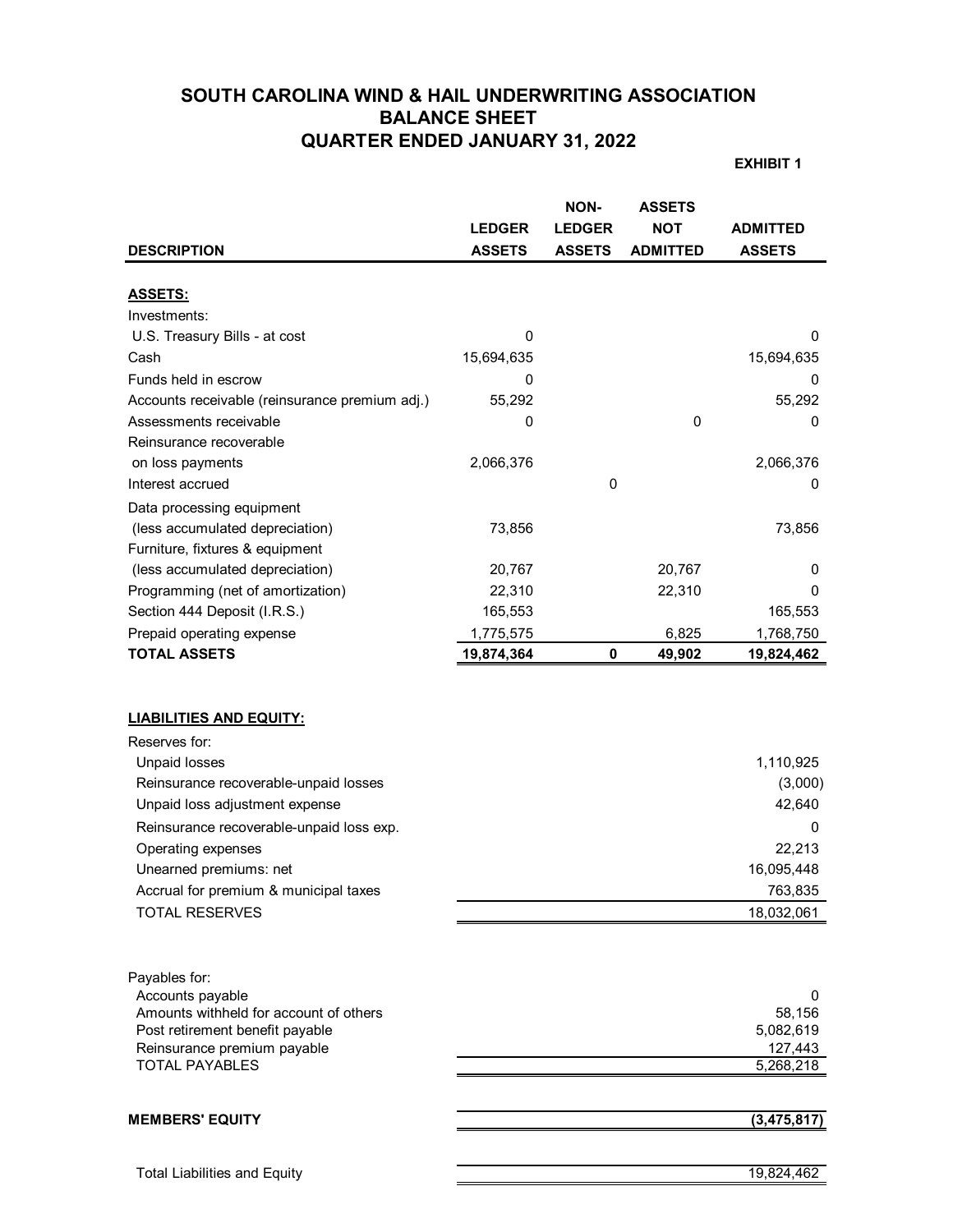# **SOUTH CAROLINA WIND & HAIL UNDERWRITING ASSOCIATION INCOME STATEMENT AND EQUITY ACCOUNT QUARTER ENDED JANUARY 31, 2022**

**EXHIBIT 2**

|                                                           | <b>QUARTER:</b><br>11-01-2021 | <b>YEAR-TO-DATE</b><br>11-01-2021 |
|-----------------------------------------------------------|-------------------------------|-----------------------------------|
| <b>DESCRIPTION</b>                                        | 01-31-2022                    | 01-31-2022                        |
|                                                           |                               |                                   |
| <b>UNDERWRITING INCOME:</b><br><b>Net Premiums Earned</b> | 2,342,387                     | 2,342,387                         |
|                                                           |                               |                                   |
| DEDUCTIONS:                                               |                               |                                   |
| Losses incurred                                           | 181,909                       | 181,909                           |
| Loss expenses incurred                                    | 67,489                        | 67,489                            |
| Operating expenses incurred                               | 1,737,764                     | 1,737,764                         |
| <b>TOTAL DEDUCTIONS</b>                                   | 1,987,162                     | 1,987,162                         |
|                                                           |                               |                                   |
| Net Underwriting Gain or (Loss)                           | 355,225                       | 355,225                           |
|                                                           |                               |                                   |
|                                                           |                               |                                   |
| <b>OTHER INCOME OR (OUTGO)</b>                            |                               |                                   |
| Net Investment Income                                     | 776                           | 776                               |
| Miscellaneous income                                      | 0                             | 0                                 |
| Other interest income                                     | 0<br>776                      | 0<br>776                          |
| TOTAL OTHER INCOME OR (OUTGO)                             |                               |                                   |
|                                                           |                               |                                   |
| <b>Net Income or (Loss)</b>                               | 356,001                       | 356,001                           |
|                                                           |                               |                                   |
| <b>EQUITY ACCOUNT:</b>                                    |                               |                                   |
| Members' Equity (Prior Period)                            | (3,827,300)                   | (3,827,300)                       |
|                                                           |                               |                                   |
| Net income or (loss)                                      | 356,001                       | 356,001                           |
| Change in assets not admitted                             | (4, 518)                      | (4, 518)                          |
| Assessments or (distributions)                            | 0                             | U                                 |
| Net change in equity                                      | 351,483                       | 351,483                           |
|                                                           |                               |                                   |
| <b>Members' Equity (Current Period)</b>                   | (3,475,817)                   | (3,475,817)                       |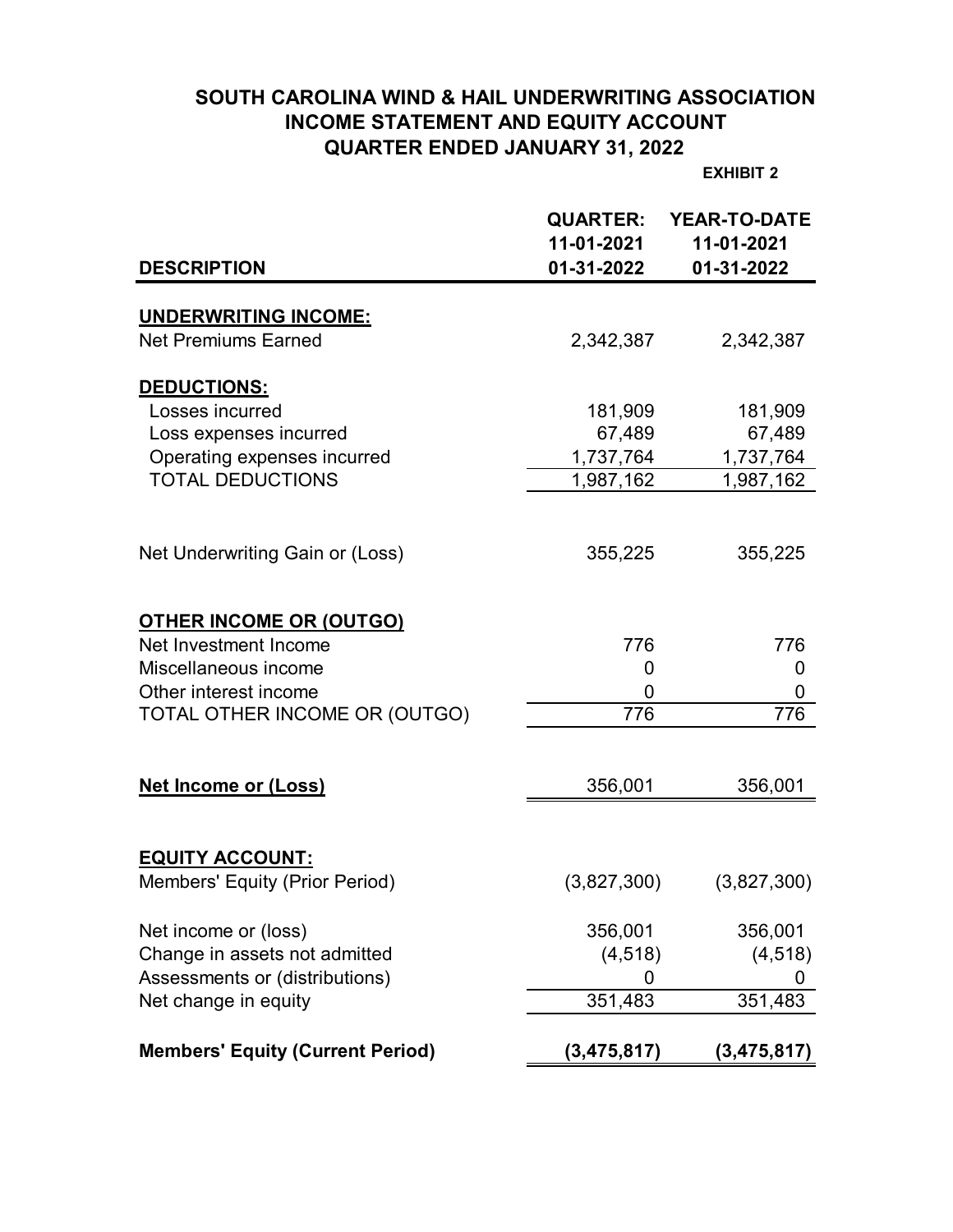# **SOUTH CAROLINA WIND & HAIL UNDERWRITING ASSOCIATION ANALYSIS OF INVESTMENT INCOME QUARTER ENDED JANUARY 31, 2022**

## **EXHIBIT 2A**

|                                                                                       | Quarter<br>11-01-2021<br>01-31-2022 | Year-To-Date<br>11-01-2021<br>01-31-2022 |
|---------------------------------------------------------------------------------------|-------------------------------------|------------------------------------------|
| Investment Income Received/T-Bills<br><b>Investment Income Received/Sweep Account</b> | O<br>776                            | $\mathbf{\Omega}$<br>776                 |
| <b>Total Investment Income Received</b>                                               | 776                                 | 776                                      |
| Interest Accrued (Prior Period)                                                       | 0                                   | 0                                        |
| Interest Accrued (Current Period)                                                     | 0                                   |                                          |
| <b>Investment Income Earned</b>                                                       | 776                                 | 776                                      |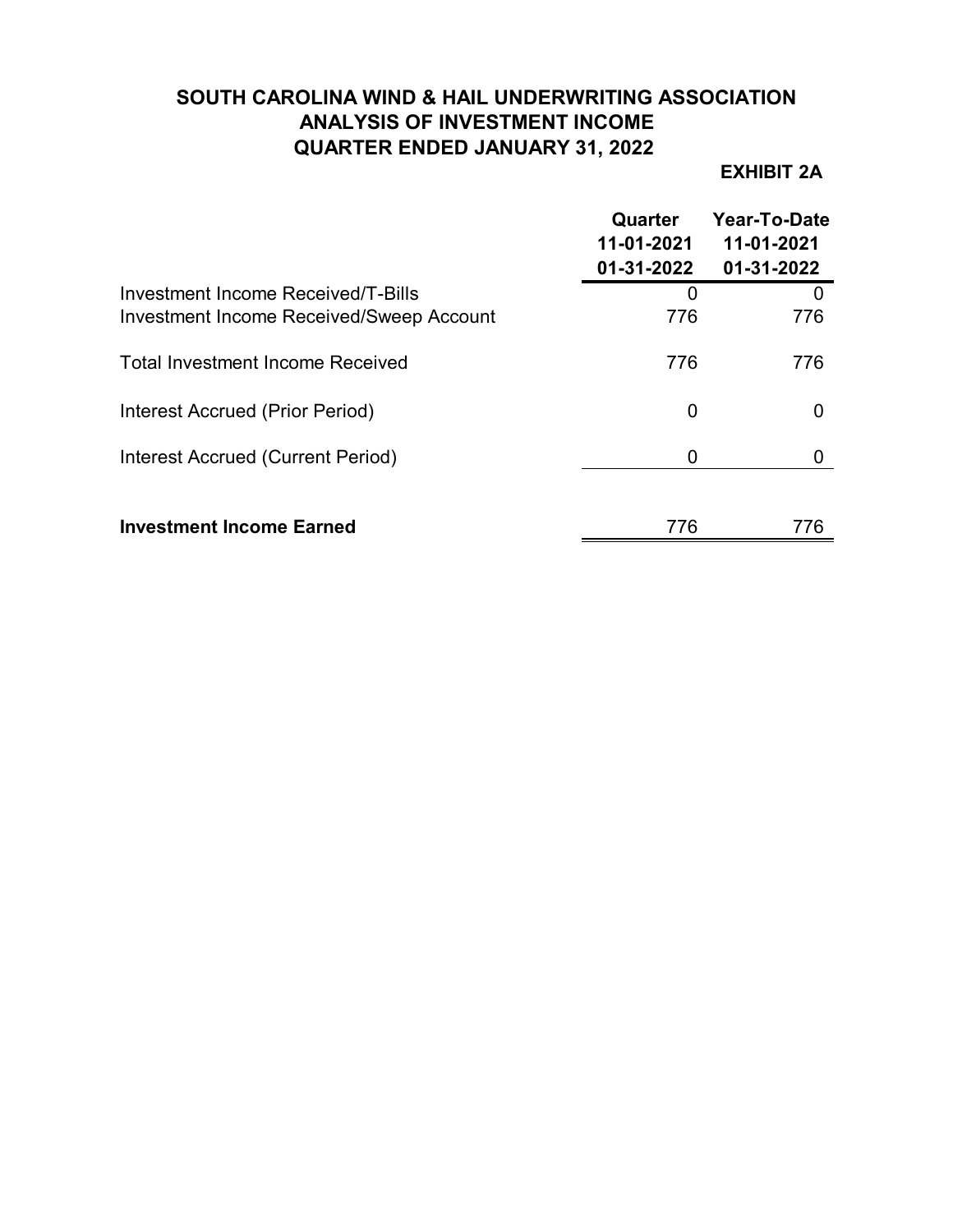#### **SOUTH CAROLINA WIND & HAIL UNDERWRITING ASSOCIATION MEMBERS' ACCOUNT**

 **QUARTER ENDED JANUARY 31, 2022 EXHIBIT 3A** 

| <b>Combined Zones</b>                                 |                       |                      | Quarter 11-01-2021 to 01-31-2022 |                      |                       | Year-To-Date at 01-31-2022 |                      |                            |                      |                       |
|-------------------------------------------------------|-----------------------|----------------------|----------------------------------|----------------------|-----------------------|----------------------------|----------------------|----------------------------|----------------------|-----------------------|
|                                                       |                       |                      | <b>Association Year</b>          |                      |                       |                            |                      | <b>Association Year</b>    |                      |                       |
| <b>DESCRIPTION</b>                                    | 2022                  | 2021                 | 2020                             | 2016                 | Total                 | 2022                       | 2021                 | 2020                       | 2016                 | <b>Total</b>          |
| INCOME RECEIVED:                                      |                       |                      |                                  |                      |                       |                            |                      |                            |                      |                       |
| Premiums Written                                      | 5,879,558             | 0                    | $\pmb{0}$                        | 0                    | 5,879,558             | 5,879,558                  | 0                    | 0                          | 0                    | 5,879,558             |
| Reinsurance Premiums Ceded                            | (5, 525, 468)         | 0                    | $\mathbf 0$                      | 0                    | (5, 525, 468)         | (5, 525, 468)              | 0                    | $\pmb{0}$                  | 0                    | (5,525,468)           |
| Net Premiums Written                                  | 354,090               | 0                    | $\mathbf 0$                      | 0                    | 354,090               | 354,090                    | 0                    | $\pmb{0}$                  | $\pmb{0}$            | 354,090               |
| Portfolio Transfer of                                 |                       |                      |                                  |                      |                       |                            |                      |                            |                      |                       |
| <b>Unearned Premiums:</b>                             |                       |                      |                                  |                      |                       |                            |                      |                            |                      |                       |
| From Prior Assoc. Year                                | 16,885,942            | 0                    | $\mathbf 0$                      | 0                    | 16,885,942            | 16,885,942                 | 0                    | $\pmb{0}$                  | $\Omega$             | 16,885,942            |
| To Secceeding Assoc. Yr.<br>Acquisition Allowance on  | 0                     | (16, 885, 942)       | $\mathbf 0$                      | 0                    | (16, 885, 942)        | 0                          | (16, 885, 942)       | $\pmb{0}$                  | 0                    | (16, 885, 942)        |
| Portfolio Transfer                                    |                       |                      |                                  |                      |                       |                            |                      |                            |                      |                       |
| From Prior Assoc. Year                                | (2, 172, 855)         | 0                    | 0                                | 0                    | (2, 172, 855)         | (2, 172, 855)              | 0                    | 0                          | 0                    | (2, 172, 855)         |
| To Secceeding Assoc. Yr.                              | 0                     | 2,172,855            | 0                                | 0                    | 2,172,855             | 0                          | 2,172,855            | 0                          | 0                    | 2,172,855             |
| Investment Income Received                            | 776                   | 0                    | $\mathbf 0$                      | 0                    | 776                   | 776                        | 0                    | $\pmb{0}$                  | $\mathbf 0$          | 776                   |
| Miscellaneous Income                                  | 0                     | 0                    | 0                                | 0                    | 0                     | 0                          | 0                    | $\pmb{0}$                  | 0                    | 0                     |
| Other Interest Income                                 | 0                     | 0                    | 0                                | 0                    | 0                     | 0                          | 0                    | 0                          | 0                    | 0                     |
| <b>Total Income</b>                                   | 15,067,953            | (14, 713, 087)       | 0                                | 0                    | 354,866               | 15,067,953                 | (14, 713, 087)       | $\mathsf 0$                | 0                    | 354,866               |
|                                                       |                       |                      |                                  |                      |                       |                            |                      |                            |                      |                       |
| <b>EXPENSES PAID:</b>                                 |                       |                      |                                  |                      |                       |                            |                      |                            |                      |                       |
| Losses                                                | 16,141                | 378,327              | 102,016                          | 0                    | 496,484               | 16,141                     | 378,327              | 102,016                    | 0                    | 496,484               |
| Reins, Recovered-Losses Paid                          | 0                     | (99, 740)            | (11, 613)                        | 0                    | (111, 353)            | 0                          | (99, 740)            | (11, 613)                  | 0                    | (111, 353)            |
| <b>Loss Adjustment Expenses</b>                       | 6,895                 | 46,591               | 12,317                           | 44.245               | 110,048               | 6,895                      | 46,591               | 12,317                     | 44,245               | 110,048               |
| Reins. Recovered-Loss Exp. Paid                       | 0                     | (11, 770)            | (1, 560)                         | 0                    | (13, 330)             | 0                          | (11, 770)            | (1,560)                    | 0                    | (13, 330)             |
| Commissions                                           | 587,956               | 0                    | 0                                | 0                    | 587,956               | 587,956                    | 0                    | 0                          | 0                    | 587,956               |
| <b>Commissions Ceded</b>                              | (116, 336)            | 0                    | $\mathsf 0$                      | 0                    | (116, 336)            | (116, 336)                 | 0                    | $\pmb{0}$                  | 0                    | (116, 336)            |
| <b>Operating Expenses</b>                             | 1,191,132             | 96,663               | 0                                | 0                    | 1,287,795             | 1,191,132                  | 96,663               | 0                          | 0                    | 1,287,795             |
| Premium Taxes                                         | 0                     | 102,591              | 0                                | 0                    | 102,591               | 0                          | 102,591              | $\pmb{0}$                  | 0                    | 102,591               |
| <b>Total Expenses Paid</b>                            | 1,685,788             | 512,662              | 101,160                          | 44,245               | 2,343,855             | 1,685,788                  | 512,662              | 101,160                    | 44,245               | 2,343,855             |
| Net Cash Change                                       | 13,382,165            | (15, 225, 749)       | (101, 160)                       | (44, 245)            | (1,988,989)           | 13,382,165                 | (15, 225, 749)       | (101, 160)                 | (44, 245)            | (1,988,989)           |
| REINSURANCE RECOVERABLE:                              |                       |                      |                                  |                      |                       |                            |                      |                            |                      |                       |
| DEDUCT (PRIOR PERIOD)                                 |                       |                      |                                  |                      |                       |                            |                      |                            |                      |                       |
| Reins Recoverable-Losses Paid                         | 0                     | 77,004               | 2,500                            | 1,237,499            | 1,317,003             | $\pmb{0}$                  | 77,004               | 2,500                      | 1,237,499            | 1,317,003             |
| Reins Recoverable-Loss Exp. Paid                      | 0                     | 7,435                | 0                                | 604,112              | 611,547               | 0                          | 7,435                | 0                          | 604,112              | 611,547               |
| ADD (CURRENT PERIOD)<br>Reins Recoverable-Losses Paid | 2,580                 |                      |                                  |                      |                       | 2,580                      | 121,728              |                            |                      |                       |
| Reins Recoverable-Loss Exp. Paid                      | 605                   | 121,728<br>13,644    | 35,533<br>2,635                  | 1,267,409<br>622,242 | 1,427,250<br>639,126  | 605                        | 13,644               | 35,533<br>2,635            | 1,267,409<br>622,242 | 1,427,250<br>639,126  |
| Net Change                                            | 3,185                 | 50,933               | 35,668                           | 48,040               | 137,826               | 3,185                      | 50,933               | 35,668                     | 48,040               | 137,826               |
|                                                       |                       |                      |                                  |                      |                       |                            |                      |                            |                      |                       |
| <b>RESERVES:</b>                                      |                       |                      |                                  |                      |                       |                            |                      |                            |                      |                       |
| DEDUCT (CURRENT PERIOD)<br><b>Unpaid Losses</b>       | 358,600               | 60,625               | (8, 300)                         | 700,000              | 1,110,925             | 358,600                    | 60,625               | (8, 300)                   | 700,000              | 1,110,925             |
| Reins. Recoverable-Unpaid Losses                      | (3,000)               | 0                    | $\mathsf 0$                      | 0                    | (3,000)               | (3,000)                    | 0                    | 0                          | 0                    | (3,000)               |
| Unpaid Loss Adjustment Expense                        | 1,320                 | 990                  | 330                              | 40,000               | 42,640                | 1,320                      | 990                  | 330                        | 40,000               | 42,640                |
| Reins. Recoverable-Unpd. Loss Exp.                    | 0                     | 0                    | 0                                | 0                    | 0                     | 0                          | 0                    | 0                          | 0                    | 0                     |
| <b>Operating Expenses</b>                             | 22,213                | 0                    | $\Omega$                         | 0                    | 22,213                | 22,213                     | 0                    | 0                          | 0                    | 22,213                |
| <b>Unearned Premiums</b>                              | 16,885,942            | 0                    | 0                                | 0                    | 16,885,942            | 16,885,942                 | 0                    | 0                          | 0                    | 16,885,942            |
| <b>Unearned Premiums Ceded</b><br>Premium Taxes       | (790, 494)<br>186,172 | n<br>577,663         | n<br>0                           | 0<br>0               | (790, 494)<br>763,835 | (790, 494)<br>186,172      | $\Omega$<br>577,663  | O<br>$\pmb{0}$             | 0<br>0               | (790, 494)<br>763,835 |
| ADD (PRIOR PERIOD)                                    |                       |                      |                                  |                      |                       |                            |                      |                            |                      |                       |
| <b>Unpaid Losses</b>                                  | 0                     | 353,300              | 50,600                           | 800.000              | 1,203,900             | $\pmb{0}$                  | 353,300              | 50,600                     | 800,000              | 1,203,900             |
| Reins. Recoverable-Unpaid Losses                      | 0                     | (3,000)              | $\mathsf 0$                      | 0                    | (3,000)               | $\pmb{0}$                  | (3,000)              | $\pmb{0}$                  | 0                    | (3,000)               |
| Unpaid Loss Adjustment Expense                        | 0                     | 3,630                | 660                              | 40,000               | 44,290                | $\pmb{0}$                  | 3,630                | 660                        | 40,000               | 44,290                |
| Reins. Recoverable-Unpd. Loss Exp.                    | 0                     | 0                    | $\mathbf 0$                      | 0                    | $\mathbf{0}$          | $\mathbf 0$                | 0                    | $\mathbf 0$<br>$\mathbf 0$ | 0                    | 0                     |
| <b>Operating Expenses</b><br><b>Unearned Premiums</b> | 0<br>0                | 96,663<br>19,030,172 | $\mathsf 0$<br>0                 | 0<br>0               | 96,663<br>19,030,172  | $\pmb{0}$<br>0             | 96,663<br>19,030,172 | $\pmb{0}$                  | 0<br>0               | 96,663<br>19,030,172  |
| Unearned Premiums Ceded                               | 0                     | (946, 427)           | 0                                | 0                    | (946, 427)            | $\mathbf 0$                | (946, 427)           | $\pmb{0}$                  | 0                    | (946, 427)            |
| Premium Taxes                                         | $\mathbf 0$           | 813,627              | 0                                | 0                    | 813,627               | $\mathbf 0$                | 813,627              | $\pmb{0}$                  | $\Omega$             | 813,627               |
| Net Reserve Change                                    | (16, 660, 753)        | 18,708,687           | 59,230                           | 100,000              | 2,207,164             | (16,660,753)               | 18,708,687           | 59,230                     | 100,000              | 2,207,164             |
| OTHER CHANGES:                                        |                       |                      |                                  |                      |                       |                            |                      |                            |                      |                       |
| DEDUCT (PRIOR PERIOD)                                 |                       |                      |                                  |                      |                       |                            |                      |                            |                      |                       |
| <b>Interest Accrued</b>                               | 0                     | 0                    | $\mathbf 0$                      | 0                    | $\mathbf 0$           | $\mathbf 0$                | 0                    | $\pmb{0}$                  | 0                    | 0                     |
| Assets Not Admitted<br>ADD (CURRENT PERIOD)           | 0                     | (45, 384)            | 0                                | 0                    | (45, 384)             | $\mathbf 0$                | (45, 384)            | $\pmb{0}$                  | 0                    | (45, 384)             |
| <b>Interest Accrued</b>                               | 0                     | 0                    | $\mathbf 0$                      | 0                    | $\mathbf 0$           | $\pmb{0}$                  | 0                    | $\mathbf 0$                | 0                    | 0                     |
| Assets Not Admitted                                   | (49, 902)             | 0                    | $\mathbf 0$                      | 0                    | (49, 902)             | (49, 902)                  | 0                    | $\pmb{0}$                  | 0                    | (49, 902)             |
| Net Other Changes                                     | (49, 902)             | 45,384               | 0                                | 0                    | (4, 518)              | (49, 902)                  | 45,384               | 0                          | 0                    | (4, 518)              |
| Assessments or (Distributions)                        | 0                     | 0                    | 0                                | 0                    | 0                     | $\mathbf 0$                | 0                    | $\pmb{0}$                  | 0                    | 0                     |
| Change In Members' Equity                             | (3,325,305)           | 3,579,255            | (6, 262)                         | 103,795              | 351,483               | (3,325,305)                | 3,579,255            | (6, 262)                   | 103,795              | 351,483               |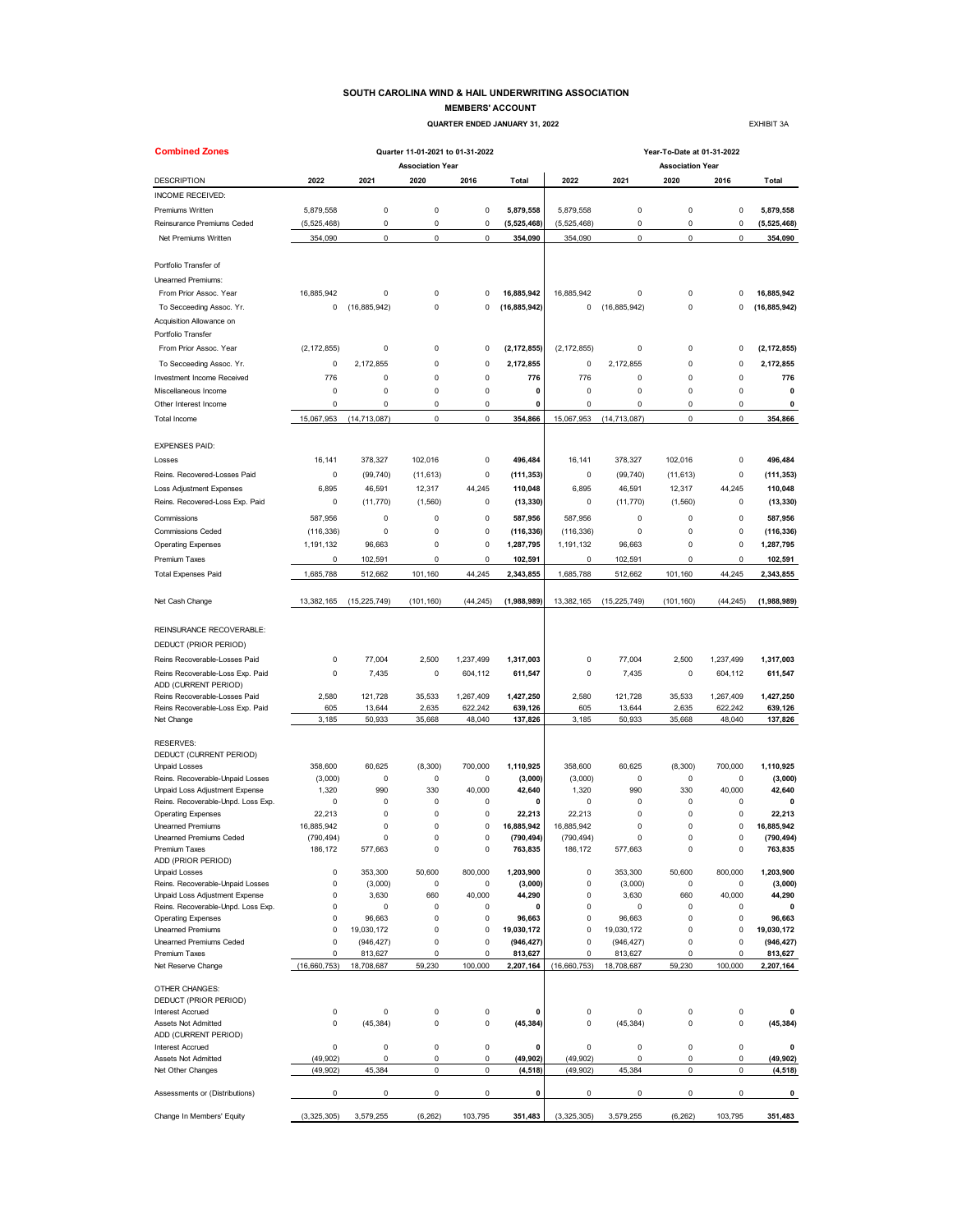#### **SOUTH CAROLINA WIND & HAIL UNDERWRITING ASSOCIATION MEMBERS' ACCOUNT Quarter 11-01-2021 to 01-31-2022** EXHIBIT 3A 1

| <b>MEMBERS' ACCOUNT</b>          |  |
|----------------------------------|--|
| Quarter 11-01-2021 to 01-31-2022 |  |

| Zone 1                                                 |                        |                | Quarter 11-01-2021 to 01-31-2022 |                      |                          |                        |                | Year-To-Date at 01-31-2022      |                      |                          |
|--------------------------------------------------------|------------------------|----------------|----------------------------------|----------------------|--------------------------|------------------------|----------------|---------------------------------|----------------------|--------------------------|
| <b>DESCRIPTION</b>                                     | 2022                   | 2021           | <b>Association Year</b><br>2020  | 2016                 | Total                    | 2022                   | 2021           | <b>Association Year</b><br>2020 | 2016                 | Total                    |
| <b>INCOME RECEIVED:</b>                                |                        |                |                                  |                      |                          |                        |                |                                 |                      |                          |
| Premiums Written                                       | 4,525,937              | 0              | $\pmb{0}$                        | $\pmb{0}$            | 4,525,937                | 4,525,937              | 0              | $\pmb{0}$                       | 0                    | 4,525,937                |
| Reinsurance Premiums Ceded                             | (4, 225, 535)          | 0              | $\mathsf 0$                      | $\pmb{0}$            | (4, 225, 535)            | (4, 225, 535)          | 0              | 0                               | 0                    | (4, 225, 535)            |
| Net Premiums Written                                   | 300,402                | $\mathsf 0$    | $\mathsf 0$                      | $\mathsf 0$          | 300.402                  | 300,402                | 0              | $\pmb{0}$                       | 0                    | 300,402                  |
|                                                        |                        |                |                                  |                      |                          |                        |                |                                 |                      |                          |
| Portfolio Transfer of                                  |                        |                |                                  |                      |                          |                        |                |                                 |                      |                          |
| <b>Unearned Premiums:</b>                              |                        |                |                                  |                      |                          |                        |                |                                 |                      |                          |
| From Prior Assoc. Year                                 | 13,452,380             | 0              | $\pmb{0}$                        | 0                    | 13,452,380               | 13,452,380             | 0              | $\mathbf 0$                     | 0                    | 13,452,380               |
| To Secceeding Assoc. Yr.                               | 0                      | (13, 452, 380) | $\pmb{0}$                        | 0                    | (13, 452, 380)           | 0                      | (13, 452, 380) | $\pmb{0}$                       | 0                    | (13, 452, 380)           |
| Acquisition Allowance on                               |                        |                |                                  |                      |                          |                        |                |                                 |                      |                          |
| Portfolio Transfer<br>From Prior Assoc. Year           |                        | 0              | $\pmb{0}$                        | 0                    |                          |                        | 0              | $\pmb{0}$                       | 0                    |                          |
| To Secceeding Assoc. Yr.                               | (1,731,030)<br>0       | 1,731,030      | $\pmb{0}$                        | $\pmb{0}$            | (1,731,030)<br>1,731,030 | (1,731,030)<br>0       | 1,731,030      | $\pmb{0}$                       | 0                    | (1,731,030)<br>1,731,030 |
| Investment Income Received                             | 597                    | 0              | $\mathbf 0$                      | $\pmb{0}$            | 597                      | 597                    | 0              | $\mathbf 0$                     | 0                    | 597                      |
| Miscellaneous Income                                   | $\mathbf 0$            | 0              | $\mathbf 0$                      | $\pmb{0}$            | 0                        | 0                      | 0              | $\mathbf 0$                     | 0                    | $\mathbf 0$              |
| Other Interest Income                                  | $\mathbf 0$            | 0              | $\mathbf 0$                      | 0                    | 0                        | $\mathbf 0$            | $\mathbf 0$    | $\pmb{0}$                       | 0                    | 0                        |
| Total Income                                           | 12,022,349             | (11, 721, 350) | $\mathsf 0$                      | $\mathsf 0$          | 300,999                  | 12,022,349             | (11, 721, 350) | $\mathsf 0$                     | 0                    | 300,999                  |
|                                                        |                        |                |                                  |                      |                          |                        |                |                                 |                      |                          |
| <b>EXPENSES PAID:</b>                                  |                        |                |                                  |                      |                          |                        |                |                                 |                      |                          |
| Losses                                                 | 16,141                 | 252,368        | 80,412                           | $\pmb{0}$            | 348,921                  | 16,141                 | 252,368        | 80,412                          | 0                    | 348,921                  |
| Reins, Recovered-Losses Paid                           | $\mathbf 0$            | (59, 937)      | (9, 113)                         | 0                    | (69, 050)                | 0                      | (59, 937)      | (9, 113)                        | 0                    | (69, 050)                |
| <b>Loss Adjustment Expenses</b>                        | 5,350                  | 31,751         | 10,557                           | 44,245               | 91,903                   | 5,350                  | 31,751         | 10,557                          | 44,245               | 91,903                   |
| Reins. Recovered-Loss Exp. Paid                        | $\mathbf 0$            | $\Omega$       | $\mathbf 0$                      | 0                    | 0                        | $\mathbf 0$            | 0              | 0                               | 0                    | 0                        |
| Commissions                                            | 452,594                | 0              | $\pmb{0}$                        | 0                    | 452,594                  | 452,594                | 0              | $\pmb{0}$                       | 0                    | 452.594                  |
| <b>Commissions Ceded</b>                               | (78, 869)              | 0              | $\mathbf 0$                      | $\pmb{0}$            | (78, 869)                | (78, 869)              | 0              | $\pmb{0}$                       | 0                    | (78, 869)                |
| <b>Operating Expenses</b>                              | 916,904                | 77,762         | $\pmb{0}$                        | $\pmb{0}$            | 994,666                  | 916,904                | 77,762         | $\mathbf 0$                     | 0                    | 994,666                  |
| <b>Premium Taxes</b>                                   | $\mathbf 0$            | 82,531         | 0                                | 0                    | 82,531                   | 0                      | 82,531         | $\mathbf 0$                     | 0                    | 82,531                   |
| <b>Total Expenses Paid</b>                             | 1,312,120              | 384.475        | 81,856                           | 44,245               | 1,822,696                | 1,312,120              | 384,475        | 81,856                          | 44,245               | 1,822,696                |
| Net Cash Change                                        | 10,710,229             | (12, 105, 825) | (81, 856)                        | (44, 245)            | (1,521,697)              | 10,710,229             | (12, 105, 825) | (81, 856)                       | (44, 245)            | (1,521,697)              |
| REINSURANCE RECOVERABLE:                               |                        |                |                                  |                      |                          |                        |                |                                 |                      |                          |
|                                                        |                        |                |                                  |                      |                          |                        |                |                                 |                      |                          |
| DEDUCT (PRIOR PERIOD)<br>Reins Recoverable-Losses Paid | $\mathbf 0$            | 0              | $\mathbf 0$                      |                      |                          | 0                      | 0              | $\pmb{0}$                       |                      | 1,159,860                |
| Reins Recoverable-Loss Exp. Paid                       | $\mathbf 0$            | 0              | $\pmb{0}$                        | 1,159,860<br>562,732 | 1,159,860<br>562,732     | $\mathbf 0$            | 0              | $\pmb{0}$                       | 1,159,860<br>562,732 | 562,732                  |
| ADD (CURRENT PERIOD)                                   |                        |                |                                  |                      |                          |                        |                |                                 |                      |                          |
| Reins Recoverable-Losses Paid                          | 2,580                  | 57,265         | 35,533                           | 1,187,906            | 1,283,284                | 2,580                  | 57,265         | 35,533                          | 1,187,906            | 1,283,284                |
| Reins Recoverable-Loss Exp. Paid                       | 605                    | 8,244          | 2,635                            | 579,896              | 591,380                  | 605                    | 8,244          | 2,635                           | 579,896              | 591,380                  |
| Net Change                                             | 3,185                  | 65,509         | 38,168                           | 45,210               | 152,072                  | 3,185                  | 65,509         | 38,168                          | 45,210               | 152,072                  |
|                                                        |                        |                |                                  |                      |                          |                        |                |                                 |                      |                          |
| <b>RESERVES:</b>                                       |                        |                |                                  |                      |                          |                        |                |                                 |                      |                          |
| DEDUCT (CURRENT PERIOD)                                |                        |                |                                  |                      |                          |                        |                |                                 |                      |                          |
| <b>Unpaid Losses</b>                                   | 273,807                | 42,059         | (8,300)                          | 700,000              | 1,007,566                | 273,807                | 42,059         | (8,300)                         | 700,000              | 1,007,566                |
| Reins. Recoverable-Unpaid Losses                       | $\mathbf 0$            | 0              | $\pmb{0}$                        | $\pmb{0}$            | 0                        | 0                      | 0              | 0                               | $\mathbf 0$          | 0                        |
| Unpaid Loss Adjustment Expense                         | 990                    | 990            | 330                              | 40,000               | 42,310                   | 990                    | 990            | 330                             | 40,000               | 42,310                   |
| Reins. Recoverable-Unpd. Loss Exp.                     | $\mathbf 0$            | 0              | $\mathbf 0$                      | $\mathbf 0$          | 0                        | 0                      | 0              | $\mathbf 0$                     | 0                    | 0                        |
| <b>Operating Expenses</b>                              | 17,698                 | 0              | $\mathbf 0$                      | $\mathbf 0$          | 17,698                   | 17,698                 | 0              | $\mathbf 0$                     | 0                    | 17,698                   |
| <b>Unearned Premiums</b>                               | 13,452,380             | 0              | 0                                | $\Omega$             | 13,452,380               | 13,452,380             | $\Omega$       | $\mathbf 0$                     | 0                    | 13,452,380               |
| Unearned Premiums Ceded                                | (504, 751)             | 0              | 0                                | 0                    | (504, 751)               | (504, 751)             |                | 0                               | 0                    | (504, 751)               |
| Premium Taxes                                          | 143,311                | 82,531         | $\mathbf 0$                      | $\pmb{0}$            | 225,842                  | 143,311                | 82,531         | $\mathbf 0$                     | 0                    | 225,842                  |
| ADD (PRIOR PERIOD)                                     |                        |                |                                  |                      |                          |                        |                |                                 |                      |                          |
| <b>Unpaid Losses</b>                                   | 0                      | 268,207        | 31,734                           | 800,000              | 1,099,941                | $\pmb{0}$              | 268,207        | 31,734                          | 800,000              | 1,099,941                |
| Reins. Recoverable-Unpaid Losses                       | $\mathbf 0$            | 0              | $\pmb{0}$                        | $\pmb{0}$            | 0                        | 0                      | 0              | $\pmb{0}$                       | 0                    | 0                        |
| Unpaid Loss Adjustment Expense                         | $\mathbf 0$            | 2,970          | 330                              | 40,000               | 43,300                   | 0                      | 2,970          | 330                             | 40,000               | 43,300                   |
| Reins. Recoverable-Unpd. Loss Exp.                     | $\mathbf 0$            | 0              | $\mathbf 0$                      | $\pmb{0}$            | 0                        | 0                      | 0              | $\pmb{0}$                       | 0                    | 0                        |
| <b>Operating Expenses</b>                              | 0                      | 78,065         | $\mathbf 0$                      | $\pmb{0}$            | 78,065                   | $\pmb{0}$              | 78,065         | $\mathbf 0$                     | 0                    | 78,065                   |
| <b>Unearned Premiums</b>                               | 0                      | 15,370,430     | $\pmb{0}$                        | 0                    | 15,370,430               | 0                      | 15,370,430     | $\mathbf 0$                     | 0                    | 15,370,430               |
| <b>Unearned Premiums Ceded</b>                         | $\mathbf 0$            | (589, 157)     | 0                                | 0                    | (589, 157)               | 0                      | (589, 157)     | $\mathbf 0$                     | 0                    | (589, 157)               |
| <b>Premium Taxes</b>                                   | 0                      | 654,537        | 554,396                          | 0                    | 1,208,933                | $\pmb{0}$              | 654,537        | 554,396                         | 0                    | 1,208,933                |
| Net Reserve Change                                     | (13, 383, 435)         | 15,659,472     | 594,430                          | 100,000              | 2,970,467                | (13, 383, 435)         | 15,659,472     | 594,430                         | 100,000              | 2,970,467                |
|                                                        |                        |                |                                  |                      |                          |                        |                |                                 |                      |                          |
| OTHER CHANGES:                                         |                        |                |                                  |                      |                          |                        |                |                                 |                      |                          |
| DEDUCT (PRIOR PERIOD)                                  |                        |                |                                  |                      |                          |                        |                |                                 |                      |                          |
| <b>Interest Accrued</b>                                | $\pmb{0}$              | 0              | 0                                | $\pmb{0}$            | 0                        | 0                      | 0              | $\pmb{0}$                       | 0                    | 0                        |
| Assets Not Admitted                                    | $\pmb{0}$              | (36, 510)      | $\mathbf 0$                      | 0                    | (36, 510)                | $\pmb{0}$              | (36, 510)      | $\pmb{0}$                       | 0                    | (36, 510)                |
| ADD (CURRENT PERIOD)                                   |                        |                |                                  |                      |                          |                        |                |                                 |                      |                          |
| <b>Interest Accrued</b>                                | $\pmb{0}$              | 0<br>0         | 0                                | $\pmb{0}$            | 0                        | $\pmb{0}$              | 0              | 0                               | 0                    | 0                        |
| Assets Not Admitted<br>Net Other Changes               | (38, 413)<br>(38, 413) | 36,510         | $\pmb{0}$<br>$\mathsf 0$         | $\pmb{0}$<br>0       | (38, 413)<br>(1, 903)    | (38, 413)<br>(38, 413) | 0<br>36,510    | 0<br>$\mathsf 0$                | 0<br>0               | (38, 413)<br>(1, 903)    |
|                                                        |                        |                |                                  |                      |                          |                        |                |                                 |                      |                          |
| Assessments or (Distributions)                         | 0                      | 0              | 0                                | 0                    | 0                        | 0                      | 0              | 0                               | 0                    | 0                        |
|                                                        |                        |                |                                  |                      |                          |                        |                |                                 |                      |                          |
| Change In Members' Equity                              | (2,708,434)            | 3,655,666      | 550,742                          | 100,965              | 1,598,939                | (2,708,434)            | 3,655,666      | 550,742                         | 100,965              | 1,598,939                |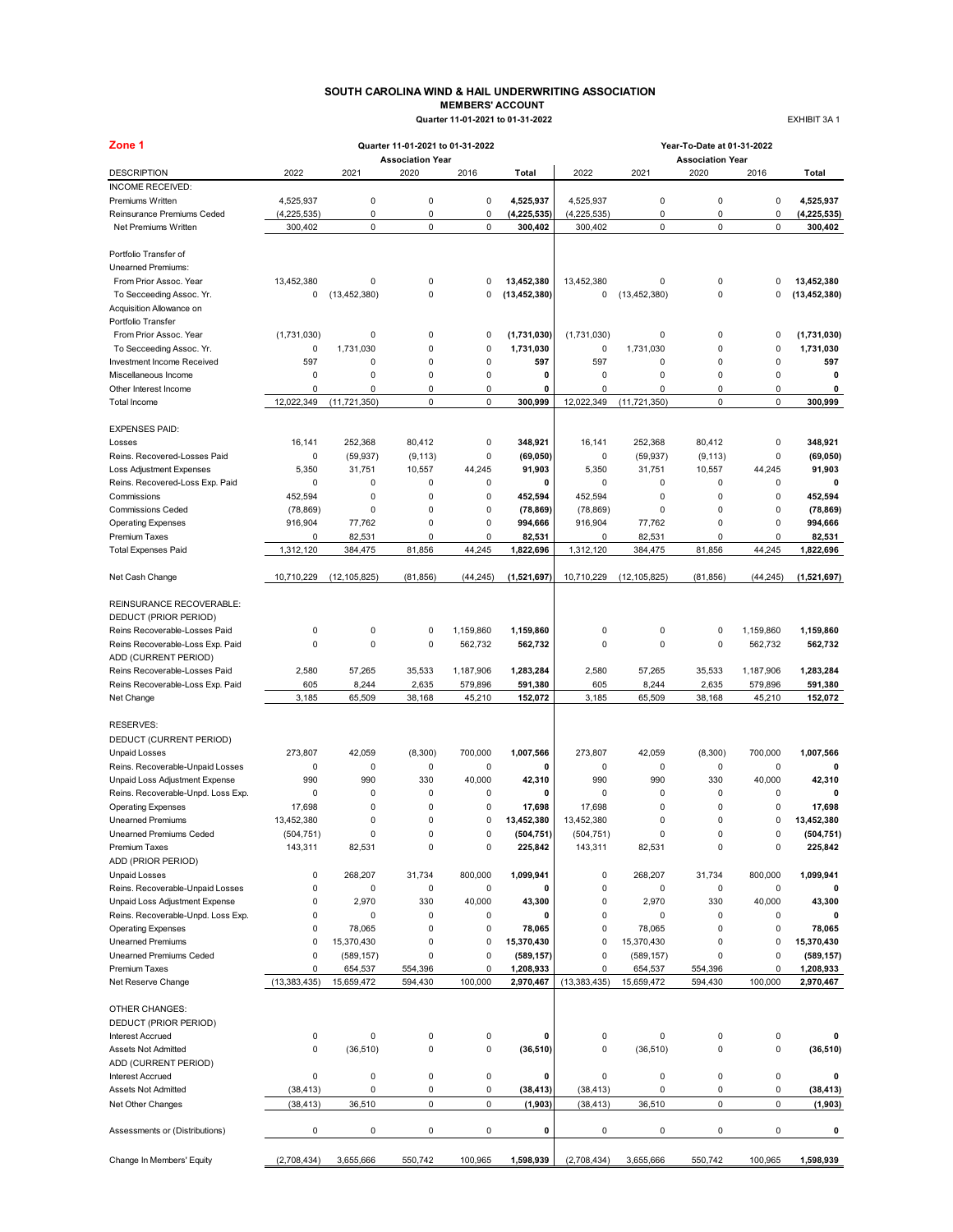## **SOUTH CAROLINA WIND & HAIL UNDERWRITING ASSOCIATION MEMBERS' ACCOUNT**<br> **MEMBERS' ACCOUNT**<br> **Ter 11-01-2021 to 01-31-2022**

 **Quarter 11-01-2021 to 01-31-2022** EXHIBIT 3A 2

| Quarter 11-01-2021 to 01-31-20 |  |  |
|--------------------------------|--|--|

| Zone 2                                        |                  |                      | Quarter 11-01-2021 to 01-31-2022 |                          |                          |                  |                      | Year-To-Date at 01-31-2022      |             |                          |
|-----------------------------------------------|------------------|----------------------|----------------------------------|--------------------------|--------------------------|------------------|----------------------|---------------------------------|-------------|--------------------------|
| <b>DESCRIPTION</b>                            | 2022             | 2021                 | <b>Association Year</b><br>2020  | 2016                     | Total                    | 2022             | 2021                 | <b>Association Year</b><br>2020 | 2016        | Total                    |
| <b>INCOME RECEIVED:</b>                       |                  |                      |                                  |                          |                          |                  |                      |                                 |             |                          |
| Premiums Written                              | 1,353,621        | $\pmb{0}$            | $\mathbf 0$                      | $\mathbf 0$              | 1,353,621                | 1,353,621        | $\mathsf 0$          | 0                               | 0           | 1,353,621                |
| Reinsurance Premiums Ceded                    | (1, 299, 933)    | 0                    | 0                                | $\mathbf 0$              | (1, 299, 933)            | (1, 299, 933)    | 0                    | 0                               | 0           | (1, 299, 933)            |
| Net Premiums Written                          | 53,688           | $\mathbf 0$          | 0                                | $\mathsf 0$              | 53,688                   | 53,688           | $\mathsf 0$          | 0                               | 0           | 53,688                   |
|                                               |                  |                      |                                  |                          |                          |                  |                      |                                 |             |                          |
| Portfolio Transfer of                         |                  |                      |                                  |                          |                          |                  |                      |                                 |             |                          |
| Unearned Premiums:                            |                  |                      |                                  |                          |                          |                  |                      |                                 |             |                          |
| From Prior Assoc. Year                        | 3,433,562        | 0                    | 0                                | $\mathbf 0$              | 3,433,562                | 3,433,562        | 0                    | 0                               | 0           | 3,433,562                |
| To Secceeding Assoc. Yr.                      | 0                | (3,433,562)          | 0                                | $\mathbf 0$              | (3, 433, 562)            | 0                | (3,433,562)          | 0                               | $\mathbf 0$ | (3,433,562)              |
| Acquisition Allowance on                      |                  |                      |                                  |                          |                          |                  |                      |                                 |             |                          |
| Portfolio Transfer                            |                  |                      |                                  |                          |                          |                  |                      |                                 |             |                          |
| From Prior Assoc. Year                        | (441, 825)       | 0                    | 0                                | 0                        | (441, 825)               | (441, 825)       | 0                    | 0                               | 0           | (441, 825)               |
| To Secceeding Assoc. Yr.                      | 0                | 441,825              | 0                                | $\mathbf 0$              | 441.825                  | 0                | 441,825              | 0                               | 0           | 441,825                  |
| Investment Income Received                    | 179              | 0<br>$\mathbf 0$     | 0<br>0                           | $\pmb{0}$                | 179                      | 179              | 0<br>$\mathbf 0$     | 0                               | 0<br>0      | 179                      |
| Miscellaneous Income<br>Other Interest Income | 0<br>0           | 0                    | 0                                | $\mathbf 0$<br>$\pmb{0}$ | 0<br>0                   | 0<br>$\mathbf 0$ | 0                    | 0<br>0                          | 0           | 0<br>0                   |
| Total Income                                  | 3,045,604        | (2,991,737)          | $\mathbf 0$                      | $\pmb{0}$                | 53,867                   | 3,045,604        | (2,991,737)          | 0                               | 0           | 53,867                   |
|                                               |                  |                      |                                  |                          |                          |                  |                      |                                 |             |                          |
| <b>EXPENSES PAID:</b>                         |                  |                      |                                  |                          |                          |                  |                      |                                 |             |                          |
| Losses                                        | 0                | 125,959              | 21,604                           | $\mathbf 0$              | 147,563                  | 0                | 125,959              | 21,604                          | 0           | 147,563                  |
| Reins. Recovered-Losses Paid                  | $\mathbf 0$      | (39, 803)            | (2,500)                          | $\mathbf 0$              | (42, 303)                | 0                | (39, 803)            | (2,500)                         | $\mathbf 0$ | (42, 303)                |
| <b>Loss Adjustment Expenses</b>               | 1,545            | 14,840               | 1,760                            | $\pmb{0}$                | 18,145                   | 1,545            | 14,840               | 1,760                           | $\mathbf 0$ | 18,145                   |
| Reins. Recovered-Loss Exp. Paid               | 0                | (11, 770)            | (1,560)                          | $\mathbf 0$              | (13, 330)                | 0                | (11,770)             | (1,560)                         | 0           | (13, 330)                |
| Commissions                                   | 135,362          | 0                    | 0                                | $\mathbf 0$              | 135,362                  | 135,362          | 0                    | 0                               | 0           | 135,362                  |
| <b>Commissions Ceded</b>                      | (37, 467)        | 0                    | 0                                | $\pmb{0}$                | (37, 467)                | (37, 467)        | 0                    | 0                               | $\mathbf 0$ | (37, 467)                |
| <b>Operating Expenses</b>                     | 274,228          | 18,901               | 0                                | $\pmb{0}$                | 293,129                  | 274,228          | 18,901               | 0                               | 0           | 293,129                  |
| <b>Premium Taxes</b>                          | 0                | 20,060               | 0                                | $\pmb{0}$                | 20,060                   | 0                | 20,060               | 0                               | 0           | 20,060                   |
| <b>Total Expenses Paid</b>                    | 373.668          | 128,187              | 19,304                           | $\pmb{0}$                | 521,159                  | 373,668          | 128,187              | 19.304                          | $\mathbf 0$ | 521,159                  |
|                                               |                  |                      |                                  |                          |                          |                  |                      |                                 |             |                          |
| Net Cash Change                               | 2,671,936        | (3, 119, 924)        | (19, 304)                        | $\mathbf 0$              | (467, 292)               | 2,671,936        | (3, 119, 924)        | (19, 304)                       | 0           | (467, 292)               |
| REINSURANCE RECOVERABLE:                      |                  |                      |                                  |                          |                          |                  |                      |                                 |             |                          |
| DEDUCT (PRIOR PERIOD)                         |                  |                      |                                  |                          |                          |                  |                      |                                 |             |                          |
| Reins Recoverable-Losses Paid                 | 0                | 77,004               | 2,500                            | 77,639                   | 157,143                  | 0                | 77,004               | 2,500                           | 77,639      | 157,143                  |
| Reins Recoverable-Loss Exp. Paid              | $\mathbf 0$      | 7,435                | 0                                | 41,380                   | 48,815                   | 0                | 7,435                | 0                               | 41,380      | 48,815                   |
| ADD (CURRENT PERIOD)                          | $\pmb{0}$        | 0                    | 0                                | $\mathbf 0$              |                          |                  |                      |                                 |             |                          |
| Reins Recoverable-Losses Paid                 | $\pmb{0}$        | 64,463               | 0                                | 79,503                   | 143,966                  | $\pmb{0}$        | 64,463               | 0                               | 79,503      | 143,966                  |
| Reins Recoverable-Loss Exp. Paid              | $\pmb{0}$        | 5,400                | 0                                | 42,346                   | 47,746                   | 0                | 5,400                | 0                               | 42,346      | 47,746                   |
| Net Change                                    | $\mathbf 0$      | (14, 576)            | (2,500)                          | 2,830                    | (14, 246)                | $\mathbf 0$      | (14, 576)            | (2,500)                         | 2,830       | (14, 246)                |
|                                               |                  |                      |                                  |                          |                          |                  |                      |                                 |             |                          |
| <b>RESERVES:</b>                              |                  |                      |                                  |                          |                          |                  |                      |                                 |             |                          |
| DEDUCT (CURRENT PERIOD)                       |                  |                      |                                  |                          |                          |                  |                      |                                 |             |                          |
| <b>Unpaid Losses</b>                          | 84,793           | 18,566               | 0                                | $\mathbf 0$              | 103,359                  | 84,793           | 18,566               | 0                               | 0           | 103,359                  |
| Reins. Recoverable-Unpaid Losses              | (3,000)          | 0                    | 0                                | $\mathbf 0$              | (3,000)                  | (3,000)          | $\mathbf 0$          | 0                               | 0           | (3,000)                  |
| Unpaid Loss Adjustment Expense                | 330              | 0                    | 0                                | $\mathbf 0$              | 330                      | 330              | 0                    | 0                               | 0           | 330                      |
| Reins. Recoverable-Unpd. Loss Exp.            | 0                | 0                    | 0                                | $\mathbf 0$              | 0                        | 0                | 0                    | 0                               | 0           | $\mathbf 0$              |
| <b>Operating Expenses</b>                     | 4,515            | 0                    | 0                                | $\mathbf 0$              | 4,515                    | 4,515            | $\mathbf 0$          | 0                               | 0           | 4,515                    |
| <b>Unearned Premiums</b>                      | 3,433,562        | 0                    | $\Omega$                         | $\mathbf 0$              | 3,433,562                | 3.433.562        | $\mathbf 0$          | 0                               | $\Omega$    | 3.433.562                |
| <b>Unearned Premiums Ceded</b>                | (285, 743)       | 0                    | $\mathbf 0$                      | $\pmb{0}$                | (285, 743)               | (285, 743)       | $\pmb{0}$            | 0                               | $\pmb{0}$   | (285, 743)               |
| <b>Premium Taxes</b>                          | 42,861           | 495,132              | $\mathbf 0$                      | $\pmb{0}$                | 537,993                  | 42,861           | 495,132              | 0                               | 0           | 537,993                  |
| ADD (PRIOR PERIOD)                            |                  |                      |                                  |                          |                          |                  |                      |                                 |             |                          |
| <b>Unpaid Losses</b>                          | 0                | 85,093               | 18,866                           | $\mathbf 0$              | 103,959                  | 0                | 85,093               | 18,866                          | 0           | 103,959                  |
| Reins. Recoverable-Unpaid Losses              | $\mathbf 0$      | (3,000)              | 0                                | $\pmb{0}$                | (3,000)                  | 0                | (3,000)              | 0                               | $\mathbf 0$ | (3,000)                  |
| Unpaid Loss Adjustment Expense                | $\pmb{0}$        | 660                  | 330                              | $\pmb{0}$                | 990                      | 0                | 660                  | 330                             | $\mathbf 0$ | 990                      |
| Reins. Recoverable-Unpd. Loss Exp.            | $\mathbf 0$      | 0                    | 0                                | $\mathbf 0$              | 0                        | 0                | 0                    | 0                               | 0           | $\mathbf 0$              |
| <b>Operating Expenses</b>                     | $\mathbf 0$      | 18,598               | 0                                | $\mathbf 0$              | 18,598                   | 0                | 18,598               | 0                               | 0           | 18,598                   |
| <b>Unearned Premiums</b>                      | $\pmb{0}$        | 3,659,742            | 0                                | $\mathbf 0$              | 3,659,742                | 0                | 3,659,742            | 0                               | 0           | 3,659,742                |
| Unearned Premiums Ceded                       | 0                | (357, 270)           | 0                                | $\pmb{0}$                | (357, 270)               | 0                | (357, 270)           | 0<br>(554, 396)                 | 0           | (357, 270)               |
| <b>Premium Taxes</b><br>Net Reserve Change    | 0<br>(3,277,318) | 159,090<br>3,049,215 | (554, 396)<br>(535, 200)         | $\pmb{0}$<br>$\pmb{0}$   | (395, 306)<br>(763, 303) | 0<br>(3,277,318) | 159,090<br>3,049,215 | (535, 200)                      | 0<br>0      | (395, 306)<br>(763, 303) |
|                                               |                  |                      |                                  |                          |                          |                  |                      |                                 |             |                          |
| OTHER CHANGES:                                |                  |                      |                                  |                          |                          |                  |                      |                                 |             |                          |
| DEDUCT (PRIOR PERIOD)                         |                  |                      |                                  |                          |                          |                  |                      |                                 |             |                          |
| <b>Interest Accrued</b>                       | 0                | 0                    | 0                                | 0                        | 0                        | 0                | 0                    | 0                               | 0           | 0                        |
| Assets Not Admitted                           | $\pmb{0}$        | (8,874)              | 0                                | $\mathbf 0$              | (8, 874)                 | $\pmb{0}$        | (8, 874)             | 0                               | 0           | (8, 874)                 |
| ADD (CURRENT PERIOD)                          |                  |                      |                                  |                          |                          |                  |                      |                                 |             |                          |
| <b>Interest Accrued</b>                       | 0                | 0                    | $\mathbf 0$                      | $\mathsf 0$              | 0                        | $\pmb{0}$        | 0                    | 0                               | 0           | 0                        |
| Assets Not Admitted                           | (11, 489)        | 0                    | 0                                | 0                        | (11, 489)                | (11, 489)        | 0                    | 0                               | 0           | (11, 489)                |
| Net Other Changes                             | (11, 489)        | 8,874                | 0                                | 0                        | (2,615)                  | (11, 489)        | 8,874                | 0                               | 0           | (2,615)                  |
| Assessments or (Distributions)                | $\pmb{0}$        | 0                    | 0                                | $\pmb{0}$                | 0                        | 0                | 0                    | 0                               | 0           | 0                        |
| Change In Members' Equity                     | (616, 871)       | (76, 411)            | (557,004)                        | 2,830                    | (1, 247, 456)            | (616, 871)       | (76, 411)            | (557,004)                       | 2,830       | (1, 247, 456)            |
|                                               |                  |                      |                                  |                          |                          |                  |                      |                                 |             |                          |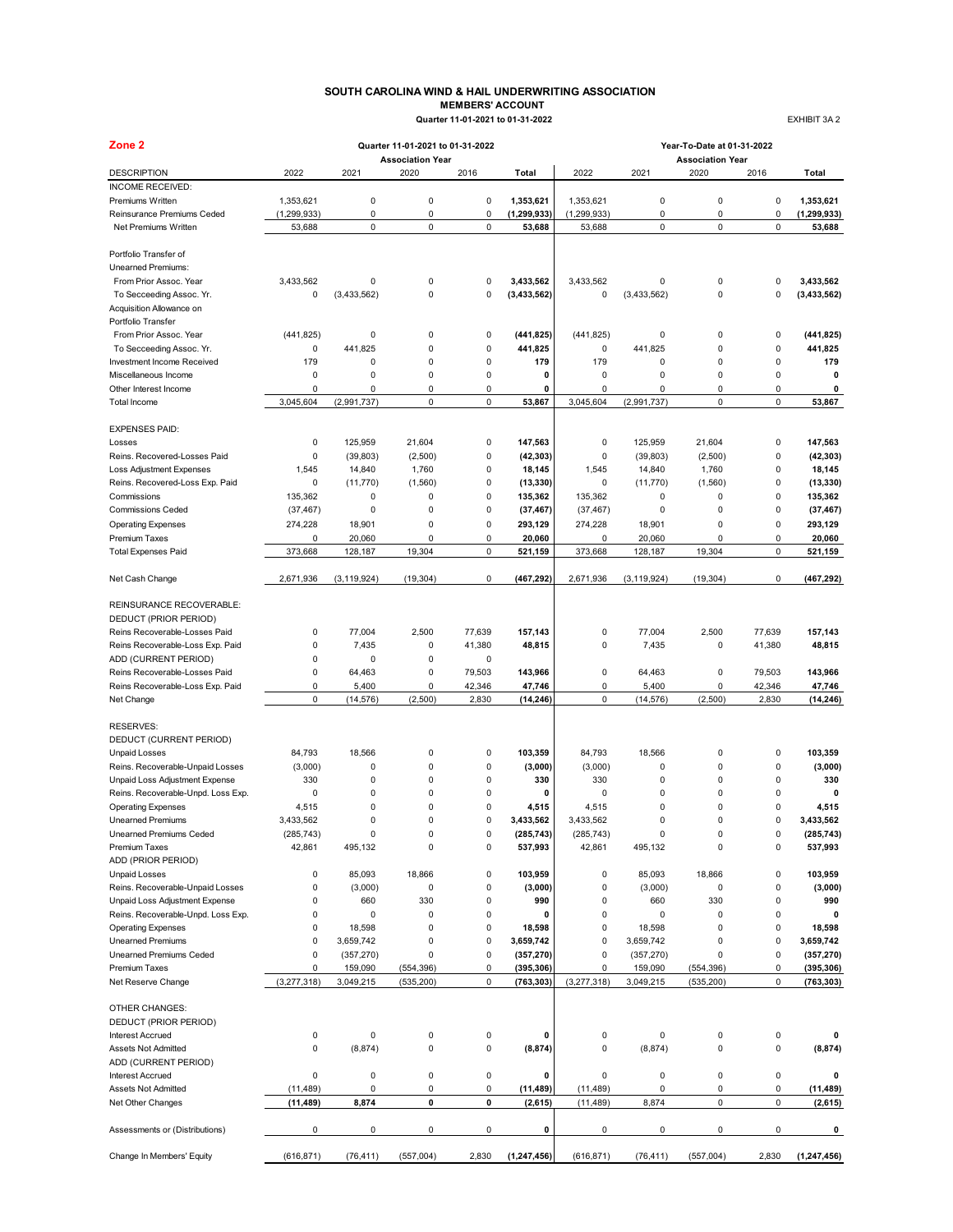## **SOUTH CAROLINA WIND & HAIL UNDERWRITING ASSOCIATION MEMBERS' ACCOUNT FOR UNSETTLED YEARS INCEPTION TO ASSOCIATION QUARTER ENDED JANUARY 31, 2022**

| <b>Combined Zones</b>                                              |                  |                |                 |                      | <b>EXHIBIT 3B</b> |
|--------------------------------------------------------------------|------------------|----------------|-----------------|----------------------|-------------------|
| <b>DESCRIPTION</b>                                                 | 2022             | 2021           | 2020            | 2016                 | Total             |
| <b>INCOME RECEIVED:</b>                                            |                  |                |                 |                      |                   |
| <b>Premiums Written</b>                                            | 5,879,558        | 31,738,601     | 32,829,220      | 59,233,264           | 129,680,643       |
| Reinsurance Premiums Ceded                                         | (5,525,468)      | (22, 597, 848) | (23, 344, 433)  | (52,050,124)         | (103, 517, 873)   |
| Net Premiums Written                                               | 354,090          | 9,140,753      | 9,484,787       | 7,183,140            | 26,162,770        |
| Portfolio Transfer of                                              |                  |                |                 |                      |                   |
| <b>Unearned Premiums:</b>                                          |                  |                |                 |                      |                   |
| From Prior Assoc. Year                                             | 16,885,942       | 16,747,227     | 18,495,373      | 35,908,182           | 88,036,724        |
| To Succeeding Assoc. Yr.                                           | 0                | (16, 885, 942) | (16,747,227)    | (29,062,067)         | (62, 695, 236)    |
| Acquisition Allowance on                                           |                  |                |                 |                      |                   |
| Portfolio Transfer                                                 |                  |                |                 |                      |                   |
| From Prior Assoc. Year                                             | (2, 172, 855)    | (2, 146, 768)  | (2,505,830)     | (4,560,694)          | (11, 386, 147)    |
| To Secceeding Assoc. Yr.                                           | 0                | 2,172,855      | 2,146,768       | 3,920,839            | 8,240,462         |
| Investment Income Received                                         | 776              | 4,480          | 53,167          | 31,947               | 90,370            |
| Miscellaneous Income                                               | 0                | 0              | 0               | 0                    | 0                 |
| Other Interest Income                                              | 0                | 0              | 0               | 0                    | 0                 |
| Total Income                                                       | 15,067,953       | 9,032,605      | 10,927,038      | 13,421,347           | 48,448,943        |
| <b>EXPENSES PAID:</b>                                              |                  |                |                 |                      |                   |
| Losses                                                             | 16,141           | 1,382,295      | 1,781,296       | 17,278,219           | 20,457,951        |
| Reins. Recovered-Losses Paid                                       | 0                | (248, 264)     | (99, 275)       | (10, 830, 435)       | (11, 177, 974)    |
| <b>Loss Adjustment Expenses</b>                                    | 6,895            | 201,015        | 188,029         | 8,828,138            | 9,224,077         |
| Reins. Recovered-Loss Exp. Paid                                    | 0                | (26, 345)      | (14, 655)       | (3,411,111)          | (3,452,111)       |
| Commissions                                                        | 587,956          | 3,173,860      | 3,282,922       | 5,923,326            | 12,968,064        |
| <b>Commissions Ceded</b>                                           | (116, 336)       | (497, 600)     | (508, 877)      | (952, 664)           | (2,075,477)       |
| <b>Operating Expenses</b>                                          | 1,191,132        | 4,933,151      | 4,674,440       | 4,109,677            | 14,908,400        |
| <b>Premium Taxes</b>                                               | 0                | 307,773        | 919,366         | 1,829,105            | 3,056,244         |
| <b>Total Expenses Paid</b>                                         | 1,685,788        | 9,225,885      | 10,223,246      | 22,774,255           | 43,909,173        |
| Net Cash Change                                                    | 13,382,165       | (193,280)      | 703,792         | (9,352,908)          | 4,539,770         |
| REINSURANCE RECOVERABLE:                                           |                  |                |                 |                      |                   |
| ADD (CURRENT PERIOD)                                               |                  |                |                 |                      |                   |
| Reins Recoverable-Losses Paid                                      |                  | 121,728        |                 |                      | 1,427,250         |
| Reins Recoverable-Loss Exp. Paid                                   | 2,580<br>605     | 13,644         | 35,533<br>2,635 | 1,267,409<br>622,242 | 639,126           |
| Net Change                                                         | 13,385,350       | (57,908)       | 741,960         | (7,463,257)          | 6,606,146         |
| <b>RESERVES:</b>                                                   |                  |                |                 |                      |                   |
| DEDUCT (CURRENT PERIOD)                                            |                  |                |                 |                      |                   |
| <b>Unpaid Losses</b>                                               | 358,600          | 60,625         | (8,300)         | 700,000              | 1,110,925         |
| Reins. Recoverable-Unpaid Losses<br>Unpaid Loss Adjustment Expense | (3,000)<br>1,320 | 0<br>990       | 0<br>330        | 0<br>40,000          | (3,000)<br>42,640 |
| Reins. Recoverable-Unpd. Loss Exp.                                 | 0                | 0              | 0               | 0                    | 0                 |
| <b>Operating Expenses</b>                                          | 22,213           | $\mathbf 0$    | 0               | 0                    | 22,213            |
| <b>Unearned Premiums</b>                                           | 16,885,942       | 0              | 0               | 0                    | 16,885,942        |
| <b>Unearned Premiums Ceded</b>                                     | (790, 494)       | 0              | 0               | 0                    | (790, 494)        |
| <b>Premium Taxes</b>                                               | 186,172          | 577,663        | 0               | 0                    | 763,835           |
| <b>Total Reserves</b>                                              | 16,660,753       | 639,278        | (7,970)         | 740,000              | 18,032,061        |
| <b>OTHER CHANGES:</b>                                              |                  |                |                 |                      |                   |
| <b>Interest Accrued</b><br><b>Assets Not Admitted</b>              | 0<br>(49,902)    | 0<br>0         | 0<br>0          | 0<br>0               | 0<br>(49,902)     |
| <b>Total Other Changes</b>                                         | (49,902)         | 0              | $\Omega$        | 0                    | (49, 902)         |
|                                                                    |                  |                |                 |                      | 0                 |
| Assessments or (Distributions)                                     | 0                | 0              | 0               | 8,000,000            | 8,000,000         |

Net Members' Equity (3,325,305) (697,186) 749,930 (203,257) (3,475,817)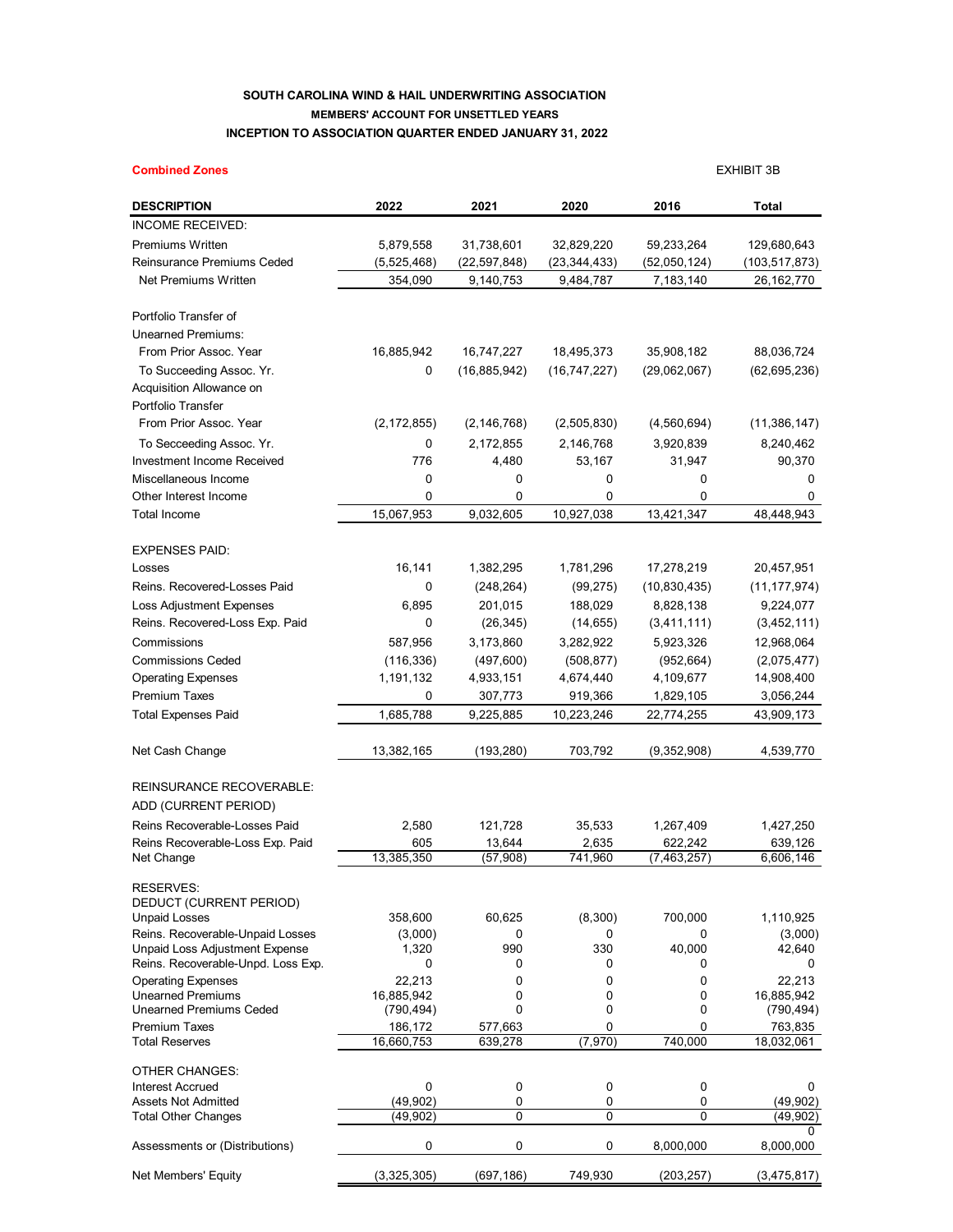## **SOUTH CAROLINA WIND & HAIL UNDERWRITING ASSOCIATION MEMBERS' ACCOUNT FOR UNSETTLED YEARS INCEPTION TO ASSOCIATION QUARTER ENDED JANUARY 31, 2022**

| Zone 1                                                 |               |                    |                     |                          | <b>EXHIBIT 3B1</b>        |
|--------------------------------------------------------|---------------|--------------------|---------------------|--------------------------|---------------------------|
| <b>DESCRIPTION</b>                                     | 2022          | 2021               | 2020                | 2016                     | <b>Total</b>              |
| <b>INCOME RECEIVED:</b>                                |               |                    |                     |                          |                           |
| Premiums Written                                       | 4,525,937     | 25,532,698         | 26,400,858          | 47,609,814               | 104,069,307               |
| Reinsurance Premiums Ceded                             | (4, 225, 535) | (17, 901, 269)     | (18, 353, 791)      | (40,602,668)             | (81,083,263)              |
| Net Premiums Written                                   | 300,402       | 7,631,429          | 8,047,067           | 7,007,146                | 22,986,044                |
| Portfolio Transfer of                                  |               |                    |                     |                          |                           |
| <b>Unearned Premiums:</b>                              |               |                    |                     |                          |                           |
| From Prior Assoc, Year                                 | 13,452,380    | 13,478,948         | 14,743,207          | 28,897,651               | 70,572,186                |
| To Succeeding Assoc. Yr.                               | 0             | (13, 452, 380)     | (13, 478, 948)      | (23, 238, 837)           | (50, 170, 165)            |
| Acquisition Allowance on                               |               |                    |                     |                          |                           |
| Portfolio Transfer                                     |               |                    |                     |                          |                           |
| From Prior Assoc. Year                                 | (1,731,030)   | (1,727,819)        | (1,997,471)         | (3,670,287)              | (9, 126, 607)             |
| To Secceeding Assoc. Yr.<br>Investment Income Received | 0<br>597      | 1,731,030<br>3,604 | 1,727,819<br>42,756 | 3,135,212<br>25,678      | 6,594,061<br>72,635       |
| Miscellaneous Income                                   | 0             | 0                  | 0                   | 0                        | 0                         |
| Other Interest Income                                  | 0             | 0                  | 0                   | 0                        | 0                         |
| <b>Total Income</b>                                    | 12,022,349    | 7,664,812          | 9,084,430           | 12,156,563               | 40,928,154                |
|                                                        |               |                    |                     |                          |                           |
| <b>EXPENSES PAID:</b>                                  |               |                    |                     |                          |                           |
| Losses                                                 | 16,141        | 863,428            | 1,313,598           | 16,070,690               | 18,263,857                |
| Reins. Recovered-Losses Paid                           | 0             | (85,019)           | (24, 275)           | (10, 143, 876)           | (10, 253, 170)            |
| Loss Adjustment Expenses                               | 5,350         | 134,367            | 128,838             | 8,173,251                | 8,441,806                 |
| Reins. Recovered-Loss Exp. Paid<br>Commissions         | 0<br>452,594  | 0<br>2,553,270     | 0<br>2,640,086      | (2,498,257)<br>4,760,981 | (2,498,257)<br>10,406,931 |
| <b>Commissions Ceded</b>                               | (78, 869)     | (316,908)          | (283, 378)          | (507, 593)               | (1, 186, 748)             |
| <b>Operating Expenses</b>                              | 916,904       | 3,968,563          | 3,759,128           | 3,303,228                | 11,947,823                |
| <b>Premium Taxes</b>                                   | 0             | 248,236            | 739,913             | 1,470,177                | 2,458,326                 |
| <b>Total Expenses Paid</b>                             | 1,312,120     | 7,365,937          | 8,273,910           | 20,628,600               | 37,580,567                |
| Net Cash Change                                        | 10,710,229    | 298,875            | 810,520             | (8,472,037)              | 3,347,587                 |
| <b>REINSURANCE RECOVERABLE:</b>                        |               |                    |                     |                          |                           |
| ADD (CURRENT PERIOD)                                   |               |                    |                     |                          |                           |
| Reins Recoverable-Losses Paid                          | 2,580         | 57,265             | 35,533              | 1,187,906                | 1,283,284                 |
| Reins Recoverable-Loss Exp. Paid                       | 605           | 8,244              | 2,635               | 579,896                  | 591,380                   |
| Net Change                                             | 10,713,414    | 364,384            | 848,688             | (6,704,235)              | 5,222,251                 |
| RESERVES:                                              |               |                    |                     |                          |                           |
| DEDUCT (CURRENT PERIOD)                                | 0             | 0                  | 0                   | 0                        | 0                         |
| <b>Unpaid Losses</b>                                   | 273,807       | 42,059             | (8,300)             | 700,000                  | 1,007,566                 |
| Reins. Recoverable-Unpaid Losses                       | 0             | 0                  | 0                   | 0                        | 0                         |
| Unpaid Loss Adjustment Expense                         | 990           | 990                | 330                 | 40,000                   | 42,310                    |
| Reins. Recoverable-Unpd. Loss Exp.                     | 0             | 0                  | 0                   | 0                        | 0                         |
| <b>Operating Expenses</b>                              | 17,698        | 0                  | 0                   | 0                        | 17,698                    |
| <b>Unearned Premiums</b>                               | 13,452,380    | 0                  | 0                   | 0                        | 13,452,380                |
| <b>Unearned Premiums Ceded</b>                         | (504, 751)    | 0                  | 0                   | 0                        | (504, 751)                |
| <b>Premium Taxes</b>                                   | 143,311       | 82,531             | 0                   | 0                        | 225,842                   |
| <b>Total Reserves</b>                                  | 13,383,435    | 125,580            | (7,970)             | 740,000                  | 14,241,045                |
| <b>OTHER CHANGES:</b>                                  |               |                    |                     |                          |                           |
| <b>Interest Accrued</b>                                | 0             | 0                  | 0                   | 0                        | 0                         |
| <b>Assets Not Admitted</b>                             | (38, 413)     | 0                  | 0                   | 0                        | (38, 413)                 |
| <b>Total Other Changes</b>                             | (38, 413)     | $\pmb{0}$          | $\mathbf 0$         | 0                        | (38, 413)                 |
| Assessments or (Distributions)                         | 0             | 0                  | 0                   | 6,550,225                | 6,550,225                 |
| Net Members' Equity                                    | (2,708,434)   | 238,804            | 856,658             | (894, 010)               | (2,506,982)               |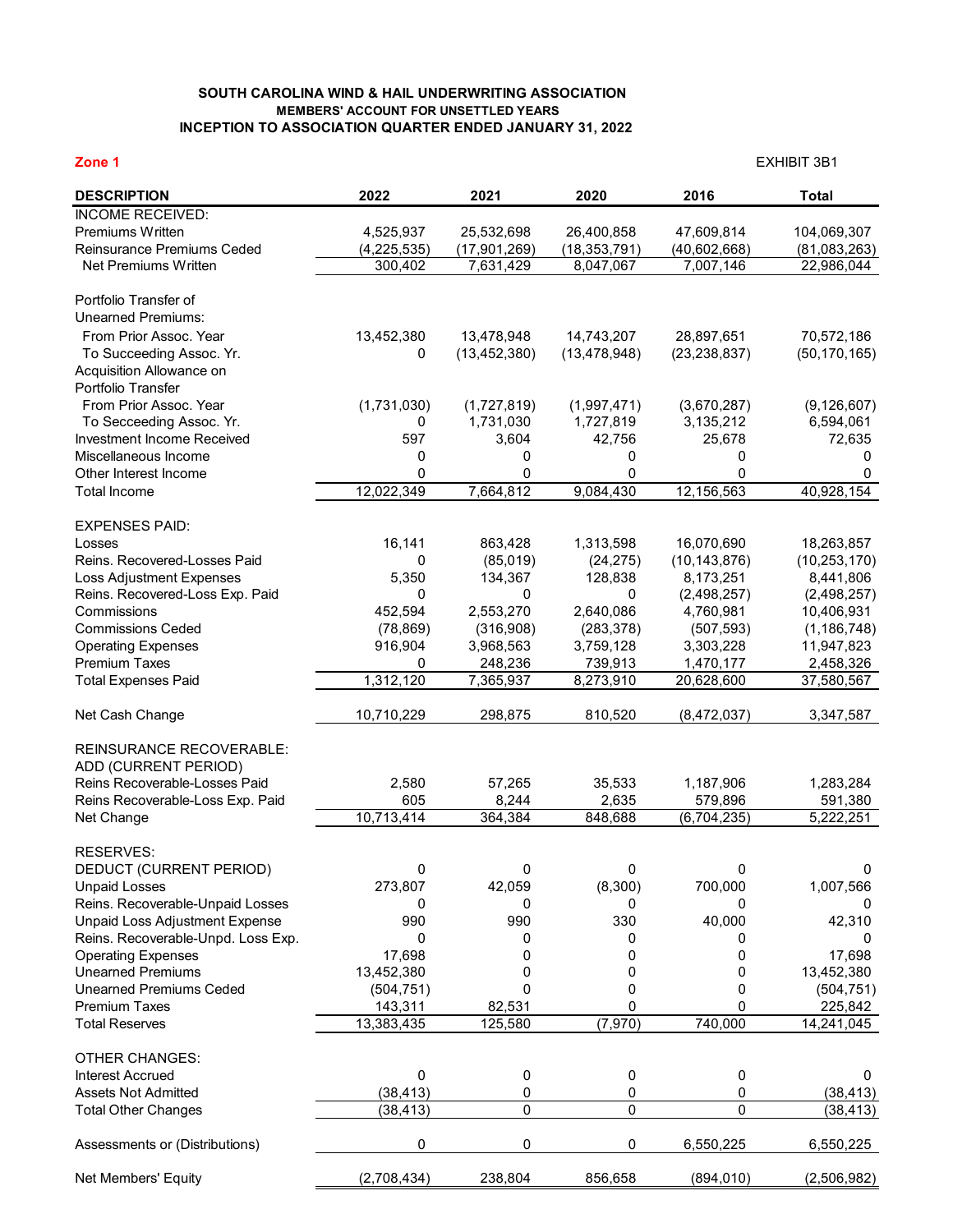## **SOUTH CAROLINA WIND & HAIL UNDERWRITING ASSOCIATION MEMBERS' ACCOUNT FOR UNSETTLED YEARS INCEPTION TO ASSOCIATION QUARTER ENDED JANUARY 31, 2022**

| Zone <sub>2</sub>                                     |                    |             |             |                | <b>EXHIBIT 3B2</b>          |
|-------------------------------------------------------|--------------------|-------------|-------------|----------------|-----------------------------|
| <b>DESCRIPTION</b>                                    | 2022               | 2021        | 2020        | 2016           | <b>Total</b>                |
| <b>INCOME RECEIVED:</b>                               |                    |             |             |                |                             |
| Premiums Written                                      | 1,353,621          | 6,205,903   | 6,428,362   | 11,623,450     | 25,611,336                  |
| Reinsurance Premiums Ceded<br>Net Premiums Written    | (1, 299, 933)      | (4,696,579) | (4,990,642) | (11, 447, 456) | (22, 434, 610)<br>3,176,726 |
|                                                       | 53,688             | 1,509,324   | 1,437,720   | 175,994        |                             |
| Portfolio Transfer of                                 |                    |             |             |                |                             |
| <b>Unearned Premiums:</b>                             |                    |             |             |                |                             |
| From Prior Assoc. Year                                | 3,433,562          | 3,268,279   | 3,752,166   | 7,010,531      | 17,464,538                  |
| To Succeeding Assoc. Yr.                              | 0                  | (3,433,562) | (3,268,279) | (5,823,230)    | (12,525,071)                |
| Acquisition Allowance on<br>Portfolio Transfer        |                    |             |             |                |                             |
| From Prior Assoc. Year                                | (441, 825)         | (418, 949)  | (508, 359)  | (890, 407)     | (2,259,540)                 |
| To Secceeding Assoc. Yr.                              | 0                  | 441,825     | 418,949     | 785,627        | 1,646,401                   |
| Investment Income Received                            | 179                | 876         | 10,411      | 6,269          | 17,735                      |
| Miscellaneous Income                                  | 0                  | 0           | 0           | 0              | 0                           |
| Other Interest Income                                 | 0                  | 0           | 0           | 0              | 0                           |
| <b>Total Income</b>                                   | 3,045,604          | 1,367,793   | 1,842,608   | 1,264,784      | 7,520,789                   |
| <b>EXPENSES PAID:</b>                                 |                    |             |             |                |                             |
| Losses                                                | 0                  | 518,867     | 467,698     | 1,207,529      | 2,194,094                   |
| Reins, Recovered-Losses Paid                          | 0                  | (163, 245)  | (75,000)    | (686, 559)     | (924, 804)                  |
| Loss Adjustment Expenses                              | 1,545              | 66,648      | 59,191      | 654,888        | 782,272                     |
| Reins. Recovered-Loss Exp. Paid                       | 0                  | (26, 345)   | (14, 655)   | (912, 854)     | (953, 854)                  |
| Commissions                                           | 135,362            | 620,590     | 642,836     | 1,162,345      | 2,561,133                   |
| <b>Commissions Ceded</b>                              | (37, 467)          | (180, 692)  | (225, 499)  | (445, 071)     | (888, 729)                  |
| <b>Operating Expenses</b>                             | 274,228            | 964,588     | 915,312     | 806,449        | 2,960,577                   |
| Premium Taxes                                         | 0                  | 59,537      | 179,453     | 358,928        | 597,918                     |
| <b>Total Expenses Paid</b>                            | 373,668            | 1,859,948   | 1,949,336   | 2,145,655      | 6,328,606                   |
| Net Cash Change                                       | 2,671,936          | (492, 155)  | (106, 728)  | (880, 871)     | 1,192,183                   |
| <b>REINSURANCE RECOVERABLE:</b>                       |                    |             |             |                |                             |
| ADD (CURRENT PERIOD)                                  |                    |             |             |                |                             |
| Reins Recoverable-Losses Paid                         | 0                  | 64,463      | 0           | 79,503         | 143,966                     |
| Reins Recoverable-Loss Exp. Paid                      | 0                  | 5,400       | 0           | 42,346         | 47,746                      |
| Net Change                                            | 2,671,936          | (422, 292)  | (106, 728)  | (759, 022)     | 1,383,895                   |
| RESERVES:                                             |                    |             |             |                |                             |
| DEDUCT (CURRENT PERIOD)                               |                    |             |             |                |                             |
| <b>Unpaid Losses</b>                                  | 84,793             | 18,566      | 0           | 0              | 103,359                     |
| Reins. Recoverable-Unpaid Losses                      | (3,000)            | 0           | 0           | 0              | (3,000)                     |
| Unpaid Loss Adjustment Expense                        | 330                | 0           | 0           | 0              | 330                         |
| Reins. Recoverable-Unpd. Loss Exp.                    | 0                  | 0           | 0           | 0              | 0                           |
| <b>Operating Expenses</b><br><b>Unearned Premiums</b> | 4,515<br>3,433,562 | 0<br>0      | 0<br>0      | 0<br>0         | 4,515<br>3,433,562          |
| <b>Unearned Premiums Ceded</b>                        | (285, 743)         | 0           | 0           | 0              | (285, 743)                  |
| <b>Premium Taxes</b>                                  | 42,861             | 495,132     | 0           | 0              | 537,993                     |
| <b>Total Reserves</b>                                 | 3,277,318          | 513,698     | 0           | 0              | 3,791,016                   |
| <b>OTHER CHANGES:</b>                                 |                    |             |             |                |                             |
| <b>Interest Accrued</b>                               | 0                  | 0           | 0           | 0              | 0                           |
| <b>Assets Not Admitted</b>                            | (11, 489)          | 0           | 0           | 0              | (11, 489)                   |
| <b>Total Other Changes</b>                            | (11, 489)          | 0           | 0           | 0              | (11, 489)                   |
|                                                       |                    |             |             |                | 0                           |
| Assessments or (Distributions)                        | 0                  | 0           | 0           | 1,449,775      | 1,449,775                   |
| Net Members' Equity                                   | (616, 871)         | (935, 990)  | (106, 728)  | 690,754        | (968, 835)                  |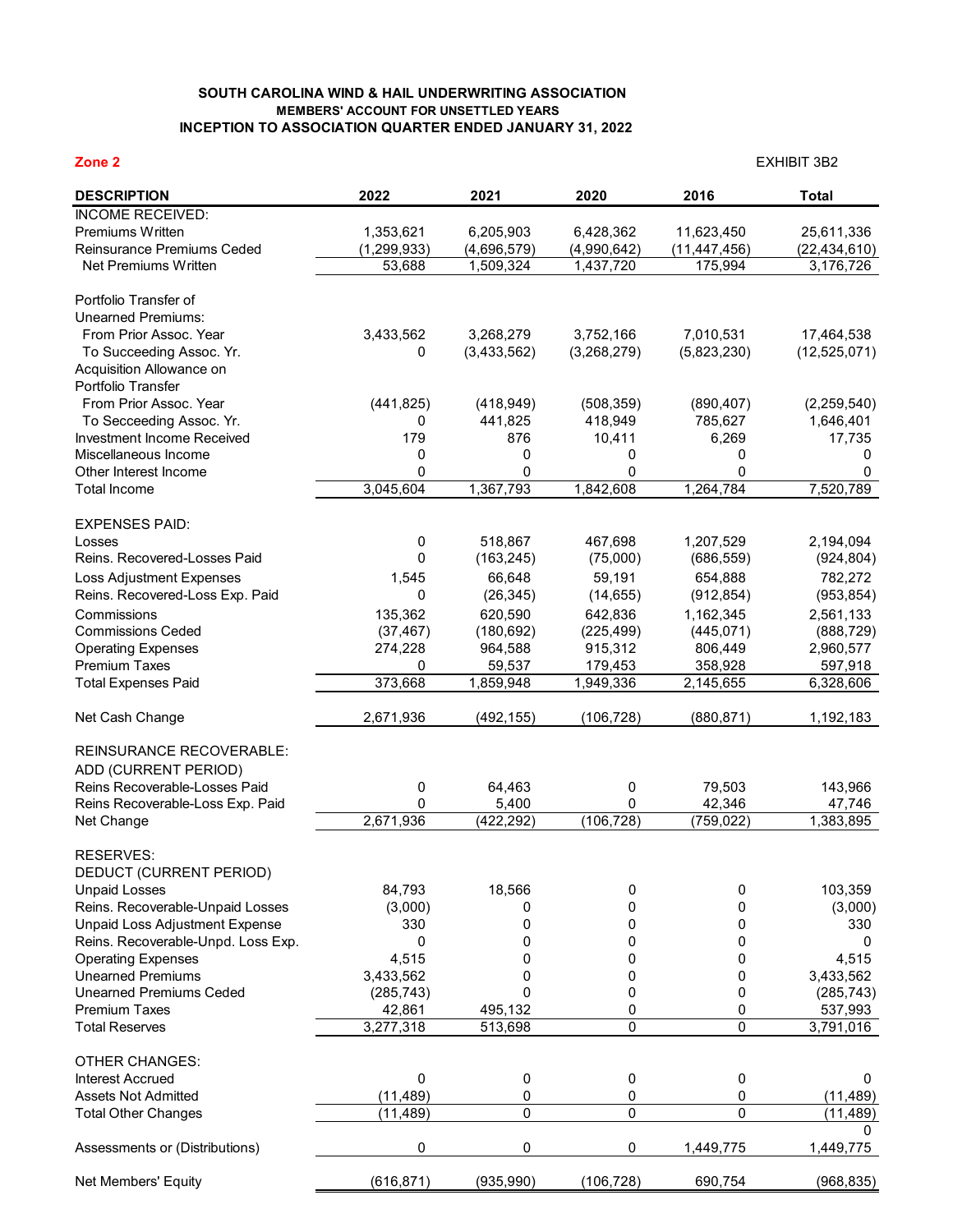# **SOUTH CAROLINA WIND & HAIL UNDERWRITING ASSOCIATION STATISTICAL REPORT OF PREMIUMS QUARTER ENDED JANUARY 31, 2022**

**EXHIBIT 4A**

| <b>DESCRIPTION</b>                              | <b>QUARTER</b><br>11-01-2021<br>01-31-2022 | YEAR-TO-DATE<br>11-01-2021<br>01-31-2022 |
|-------------------------------------------------|--------------------------------------------|------------------------------------------|
| <u>PREMIUMS WRITTEN:</u>                        |                                            |                                          |
| Allied Lines (Windstorm & Hail)                 | 5,879,558                                  | 5,879,558                                |
| <b>Reinsurance Premium Ceded</b>                | (5,525,468)                                | (5,525,468)                              |
| <b>Net Premiums Written</b>                     | 354,090                                    | 354,090                                  |
| <b>UNEARNED PREMIUMS (PRIOR PERIOD):</b>        |                                            |                                          |
| Allied Lines (Windstorm & Hail)                 | 18,000,316                                 | 18,000,316                               |
| Advance Premiums (On Policies Not Yet In Force) | 1,029,856                                  | 1,029,856                                |
| <b>Reinsurance Premium Ceded</b>                | (946, 427)                                 | (946,427)                                |
| <b>Net Prior Unearned</b>                       | 18,083,745                                 | 18,083,745                               |
| <b>UNEARNED PREMIUMS (CURRENT PERIOD):</b>      |                                            |                                          |
| Allied Lines (Windstorm & Hail)                 | 16,137,004                                 | 16,137,004                               |
| Advance Premiums (On Policies Not Yet In Force) | 748,938                                    | 748,938                                  |
| <b>Reinsurance Premium Ceded</b>                | (790,494)                                  | (790,494)                                |
| <b>Net Current Unearned</b>                     | 16,095,448                                 | 16,095,448                               |
| <b>EARNED PREMIUMS</b>                          |                                            |                                          |
| Allied Lines (Windstorm & Hail)                 | 2,342,387                                  | 2,342,387                                |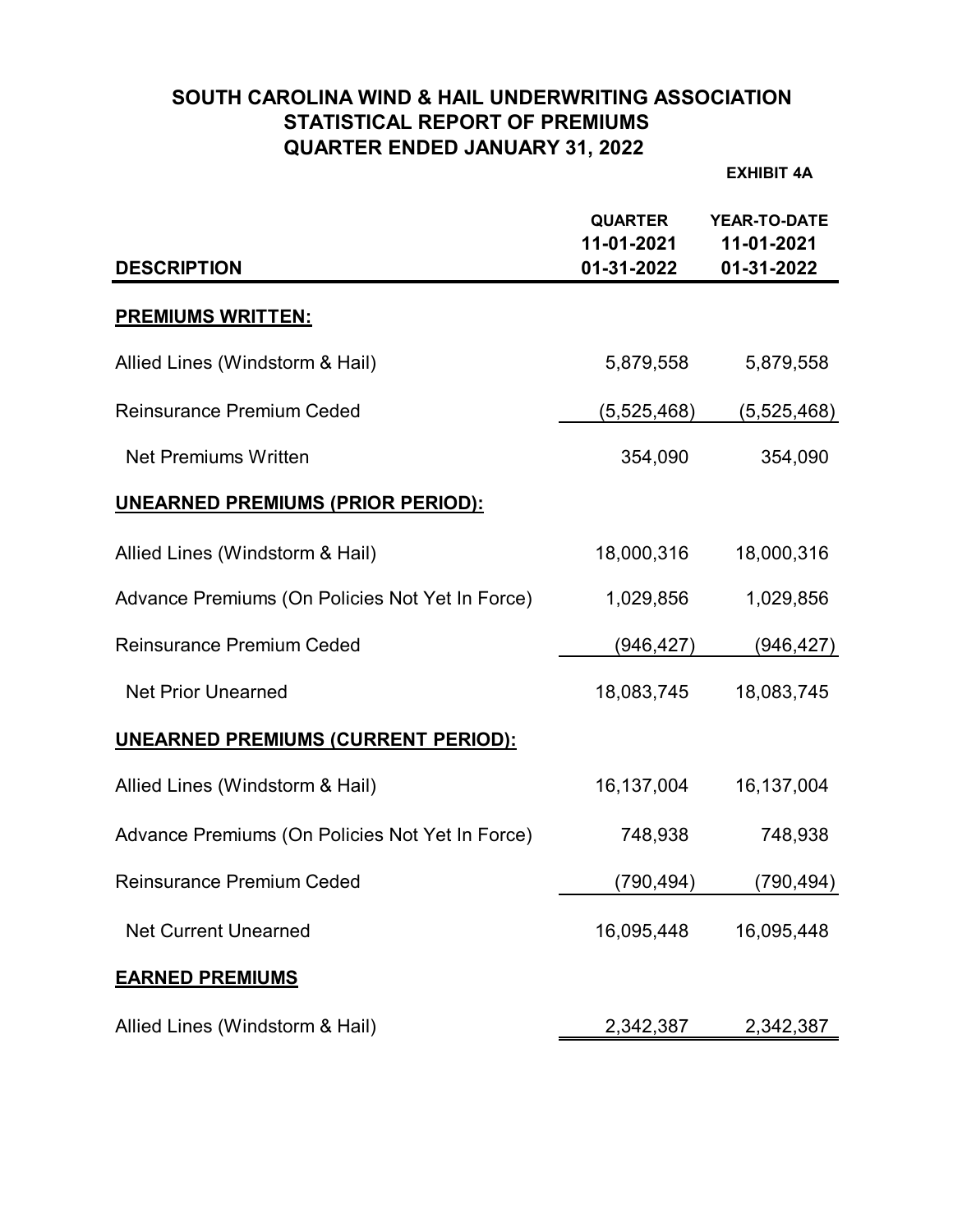## **SOUTH CAROLINA WIND & HAIL UNDERWRITING ASSOCIATION STATISTICAL REPORT OF LOSSES QUARTER ENDED JANUARY 31, 2022 EXHIBIT 4B**

|                                            | Quarter 11-01-2021 to 01-31-2022 |            |             |                          |               | Year-To-Date 11-01-2021 to 01-31-2022 |            |           |                          |             |
|--------------------------------------------|----------------------------------|------------|-------------|--------------------------|---------------|---------------------------------------|------------|-----------|--------------------------|-------------|
|                                            | <b>Association Year</b>          |            |             |                          |               | <b>Association Year</b>               |            |           |                          |             |
|                                            | 2022                             | 2021       | 2020        | 2016                     | Total         | 2022                                  | 2021       | 2020      | 2016                     | Total       |
| <b>PAID LOSSES</b>                         |                                  |            |             |                          |               |                                       |            |           |                          |             |
| Allied Lines (Windstom & Hail)             | 16,141                           | 378,327    | 102,016     | 0                        | 496,484       | 16,141                                | 378,327    | 102,016   | 0                        | 496,484     |
| <b>REINSURANCE RECOVERED</b>               |                                  |            |             |                          |               |                                       |            |           |                          |             |
| <b>Reins. Recovered-Paid Losses</b>        | $\Omega$                         | (99, 740)  | (11, 613)   | 0                        | (111, 353)    | 0                                     | (99, 740)  | (11, 613) | 0                        | (111, 353)  |
| <b>REINSURANCE RECOVERABLE:</b>            |                                  |            |             |                          |               |                                       |            |           |                          |             |
| (CURRENT PERIOD)                           |                                  |            |             |                          |               |                                       |            |           |                          |             |
| <b>Reins. Recoverable-Paid Losses</b>      | (2,580)                          | (121, 728) |             | $(35,533)$ $(1,267,409)$ | (1, 427, 250) | (2,580)                               | (121, 728) |           | $(35,533)$ $(1,267,409)$ | (1,427,250) |
| <b>REINSURANCE RECOVERABLE:</b>            |                                  |            |             |                          |               |                                       |            |           |                          |             |
| (PRIOR PERIOD)                             |                                  |            |             |                          |               |                                       |            |           |                          |             |
| <b>Reins. Recoverable-Paid Losses</b>      | 0                                | 77,004     | 2,500       | 1,237,499                | 1,317,003     | 0                                     | 77,004     | 2,500     | 1,237,499                | 1,317,003   |
| <b>Total Paid Loss Net of Reinsurance</b>  | 13,561                           | 233,863    | 57,370      | (29, 910)                | 274,884       | 13,561                                | 233,863    | 57,370    | (29, 910)                | 274,884     |
| <b>OUTSTANDING LOSSES (CURRENT PERIOD)</b> |                                  |            |             |                          |               |                                       |            |           |                          |             |
| Allied Lines (Windstorm & Hail)            | 8,600                            | 10,625     | (8,300)     | 200,000                  | 210,925       | 8,600                                 | 10,625     | (8,300)   | 200,000                  | 210,925     |
| <b>REINSURANCE RECOVERABLE:</b>            |                                  |            |             |                          |               |                                       |            |           |                          |             |
| Reins. Recoverable-Unpaid Losses           | (3,000)                          | 0          | 0           | 0                        | (3,000)       | (3,000)                               | 0          | 0         | 0                        | (3,000)     |
| Outstanding Losses Net of Reins.           | 5,600                            | 10,625     | (8, 300)    | 200,000                  | 207,925       | 5,600                                 | 10,625     | (8, 300)  | 200,000                  | 207,925     |
|                                            |                                  |            |             |                          |               |                                       |            |           |                          |             |
| <b>OUTSTANDING LOSSES (PRIOR PERIOD)</b>   |                                  |            |             |                          |               |                                       |            |           |                          |             |
| Allied Lines (Windstorm & Hail)            | 0                                | 3,300      | 600         | 200,000                  | 203,900       | 0                                     | 3,300      | 600       | 200,000                  | 203,900     |
| <b>REINSURANCE RECOVERABLE:</b>            |                                  |            |             |                          |               |                                       |            |           |                          |             |
| Reins. Recoverable-Unpaid Losses           | 0                                | (3,000)    | $\mathbf 0$ | $\mathbf 0$              | (3,000)       | 0                                     | (3,000)    | 0         | 0                        | (3,000)     |
| Outstanding Losses Net of Reins.           | 0                                | 300        | 600         | 200,000                  | 200,900       | 0                                     | 300        | 600       | 200,000                  | 200,900     |
| <b>INCURRED LOSSES:</b>                    |                                  |            |             |                          |               |                                       |            |           |                          |             |
| Allied Lines (Windstorm & Hail)            | 369,161                          | (55, 812)  | (1,530)     | (129, 910)               | 181,909       | 369,161                               | (55, 812)  | (1, 530)  | (129, 910)               | 181,909     |
|                                            |                                  |            |             |                          |               |                                       |            |           |                          |             |
| <b>IBNR (CURRENT PERIOD)</b>               |                                  |            |             |                          |               |                                       |            |           |                          |             |
| Allied Lines (Windstorm & Hail)            | 350,000                          | 50,000     | 0           | 500,000                  | 900,000       | 350,000                               | 50,000     | 0         | 500,000                  | 900,000     |
| <b>IBNR (PRIOR PERIOD)</b>                 |                                  |            |             |                          |               |                                       |            |           |                          |             |
| Allied Lines (Windstorm & Hail)            | 0                                | 350,000    | 50,000      | 600,000                  | 1,000,000     | 0                                     | 350,000    | 50,000    | 600,000                  | 1,000,000   |
|                                            |                                  |            |             |                          |               |                                       |            |           |                          |             |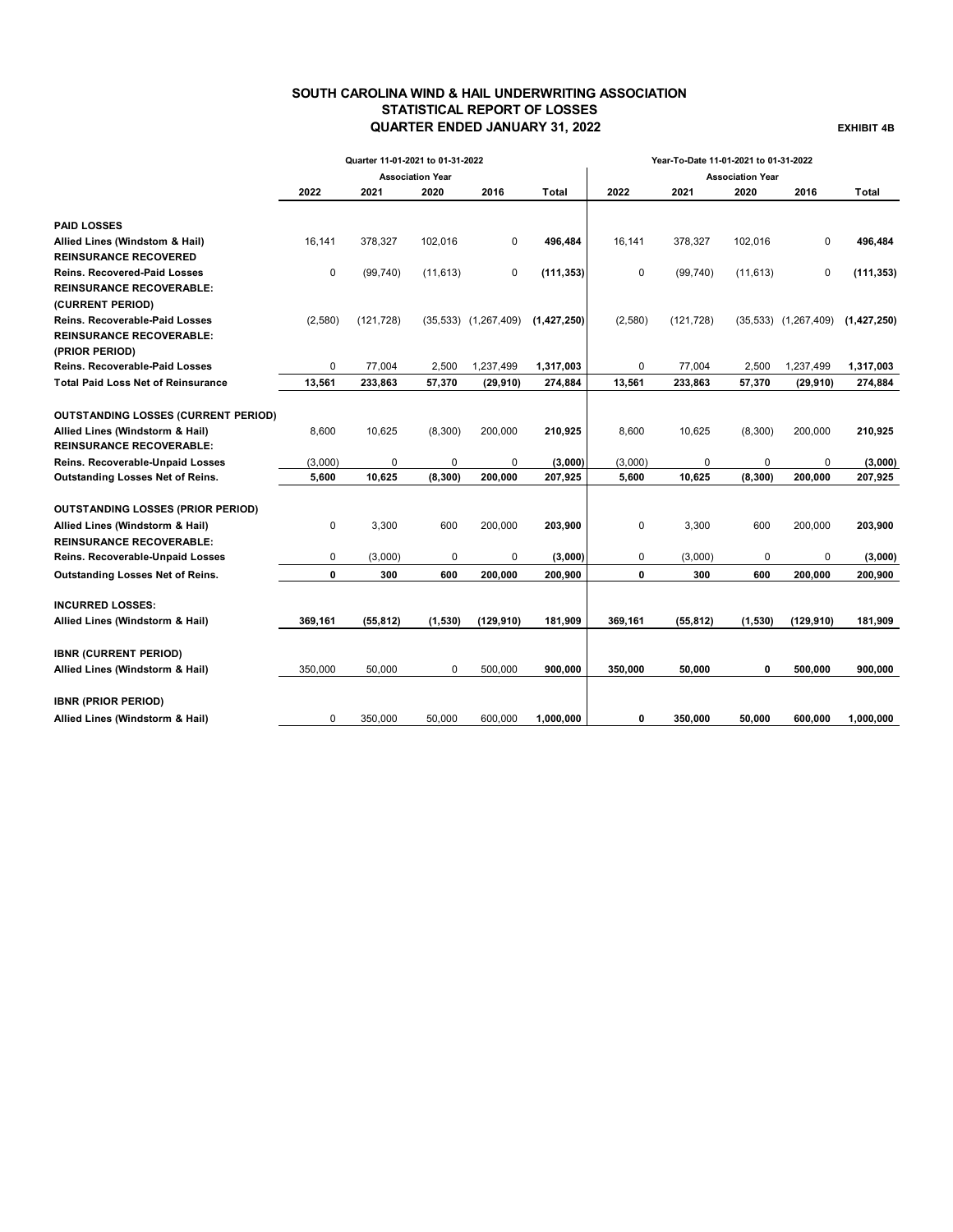### **SOUTH CAROLINA WIND & HAIL UNDERWRITING ASSOCIATION STATISTICAL REPORT OF LOSS ADJUSTMENT EXPENSES QUARTER ENDED JANUARY 31, 2022 EXHIBIT 4C**

|                                                | Quarter 11-01-2021 to 01-31-2022<br><b>Association Year</b> |           |         |            |            | Year-To-Date 11-01-2021 to 01-31-2022 |           |             |            |            |
|------------------------------------------------|-------------------------------------------------------------|-----------|---------|------------|------------|---------------------------------------|-----------|-------------|------------|------------|
|                                                |                                                             |           |         |            |            | <b>Association Year</b>               |           |             |            |            |
|                                                | 2022                                                        | 2021      | 2020    | 2016       | Total      | 2022                                  | 2021      | 2020        | 2016       | Total      |
|                                                |                                                             |           |         |            |            |                                       |           |             |            |            |
| <b>LOSS EXPENSES PAID</b>                      |                                                             |           |         |            |            |                                       |           |             |            |            |
| Allied Lines (Windstom & Hail)                 | 6.895                                                       | 46.591    | 12,317  | 44,245     | 110,048    | 6.895                                 | 46.591    | 12,317      | 44,245     | 110,048    |
| <b>REINSURANCE RECOVERED</b>                   |                                                             |           |         |            |            |                                       |           |             |            |            |
| Reins. Recovered-Paid Loss Expense             | 0                                                           | (11, 770) | (1,560) | 0          | (13, 330)  | 0                                     | (11, 770) | (1,560)     | 0          | (13, 330)  |
| <b>REINSURANCE RECOVERABLE:</b>                |                                                             |           |         |            |            |                                       |           |             |            |            |
| (CURRENT PERIOD)                               |                                                             |           |         |            |            |                                       |           |             |            |            |
| Reins. Recoverable-Paid Loss Expense           | (605)                                                       | (13, 644) | (2,635) | (622, 242) | (639, 126) | (605)                                 | (13, 644) | (2,635)     | (622, 242) | (639, 126) |
| <b>REINSURANCE RECOVERABLE:</b>                |                                                             |           |         |            |            |                                       |           |             |            |            |
| (PRIOR PERIOD)                                 |                                                             |           |         |            |            |                                       |           |             |            |            |
| Reins. Recoverable-Paid Loss Expense           | 0                                                           | 7,435     | 0       | 604,112    | 611,547    | $\mathbf 0$                           | 7,435     | $\Omega$    | 604,112    | 611,547    |
| Total Paid Loss Adj Expense Net of Reinsurance | 6,290                                                       | 28,612    | 8,122   | 26,115     | 69,139     | 6,290                                 | 28,612    | 8,122       | 26,115     | 69,139     |
| UNPAID LOSS ADJUSTMENT EXP (CURRENT PERIOD)    |                                                             |           |         |            |            |                                       |           |             |            |            |
| Allied Lines (Windstorm & Hail)                | 1,320                                                       | 990       | 330     | 40,000     | 42,640     | 1,320                                 | 990       | 330         | 40,000     | 42,640     |
| <b>REINSURANCE RECOVERABLE:</b>                |                                                             |           |         |            |            |                                       |           |             |            |            |
| Reins. Recoverable-Unpaid Loss Exp.            | 0                                                           | 0         | 0       | 0          | 0          | $\mathbf 0$                           | 0         | $\mathbf 0$ | $\Omega$   | 0          |
| Outstanding Loss Expense Net of Reins.         | 1.320                                                       | 990       | 330     | 40.000     | 42.640     | 1,320                                 | 990       | 330         | 40,000     | 42,640     |
| UNPAID LOSS ADJUSTMENT EXP (PRIOR PERIOD)      |                                                             |           |         |            |            |                                       |           |             |            |            |
| Allied Lines (Windstorm & Hail)                | $\mathbf 0$                                                 | 3,630     | 660     | 40,000     | 44,290     | 0                                     | 3,630     | 660         | 40,000     | 44,290     |
| <b>REINSURANCE RECOVERABLE:</b>                |                                                             |           |         |            |            |                                       |           |             |            |            |
| Reins. Recoverable-Unpaid Loss Exp.            | 0                                                           | $\Omega$  | 0       | 0          | 0          | 0                                     | 0         | $\Omega$    | $\Omega$   | 0          |
| Outstanding Loss Expense Net of Reins.         | 0                                                           | 3,630     | 660     | 40,000     | 44,290     | $\mathbf{0}$                          | 3,630     | 660         | 40,000     | 44,290     |
| <b>INCURRED LOSS EXPENSES:</b>                 |                                                             |           |         |            |            |                                       |           |             |            |            |
| Allied Lines (Windstorm & Hail)                | 7,610                                                       | 25,972    | 7,792   | 26,115     | 67,489     | 7,610                                 | 25,972    | 7,792       | 26,115     | 67,489     |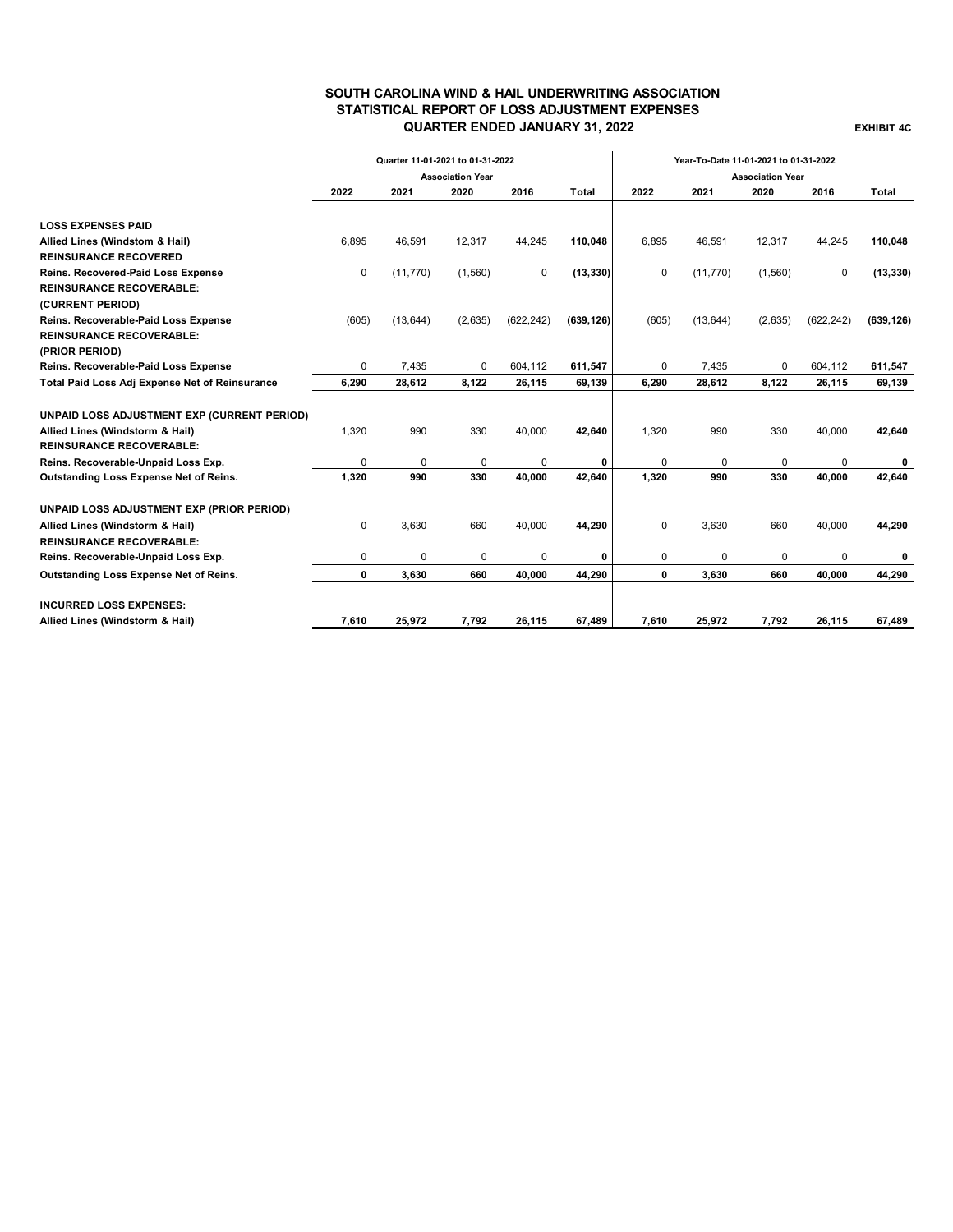# **SOUTH CAROLINA WIND & HAIL UNDERWRITING ASSOCIATION CUMULATIVE REPORT OF CATASTROPHE LOSSES PERIOD FROM OCTOBER 1, 2016 TO JANUARY 31, 2022**

EXHIBIT 5

| <b>CAT</b>    | <b>FISCAL</b>                          | <b>DATE</b>    | Wind         | <b>TOTAL</b>  | <b>PAID</b> | <b>CASE</b> | <b>PAID</b>    | O/S            |             |
|---------------|----------------------------------------|----------------|--------------|---------------|-------------|-------------|----------------|----------------|-------------|
| <b>NUMBER</b> | <b>LOSS YR</b>                         | <b>OF LOSS</b> | Zone         | <b>CLAIMS</b> | <b>LOSS</b> | O/S         | <b>ADJ EXP</b> | <b>ADJ EXP</b> | <b>IBNR</b> |
| 904           | 2016                                   | Oct 7-8 '16    |              | 3,391         | 15,674,643  | 200.000     | 7.870.588      | 0              | 600,000     |
|               |                                        |                | 2            | 684           | 1,137,751   | 0           | 648,777        | 0              | 0           |
|               |                                        |                | <b>TOTAL</b> | 4,075         | 16,812,394  | 200,000     | 8,519,365      | 0              | 600,000     |
|               | <b>HURRICANE IRMA</b><br><b>FISCAL</b> |                |              |               |             |             |                |                |             |
| <b>CAT</b>    | <b>ACCIDENT</b>                        | <b>DATE</b>    | Wind         | <b>TOTAL</b>  | <b>PAID</b> | <b>CASE</b> | <b>PAID</b>    | O/S            |             |
| <b>NUMBER</b> | <b>YEAR</b>                            | <b>OF LOSS</b> | Zone         | <b>CLAIMS</b> | <b>LOSS</b> | O/S         | <b>ADJ EXP</b> | <b>ADJ EXP</b> | <b>IBNR</b> |
| N/A           | 2017                                   | Sep 6-12 '17   | 1            | 143           | 247,804     | 0           | 132.945        | 0              | 0           |
|               |                                        |                | 2            | 57            | 179,153     | 0           | 50,979         | 0              | 0           |
|               |                                        |                | <b>TOTAL</b> | 200           | 426,957     | 0           | 183,924        | 0              | 0           |

**HURRICANE MATTHEW**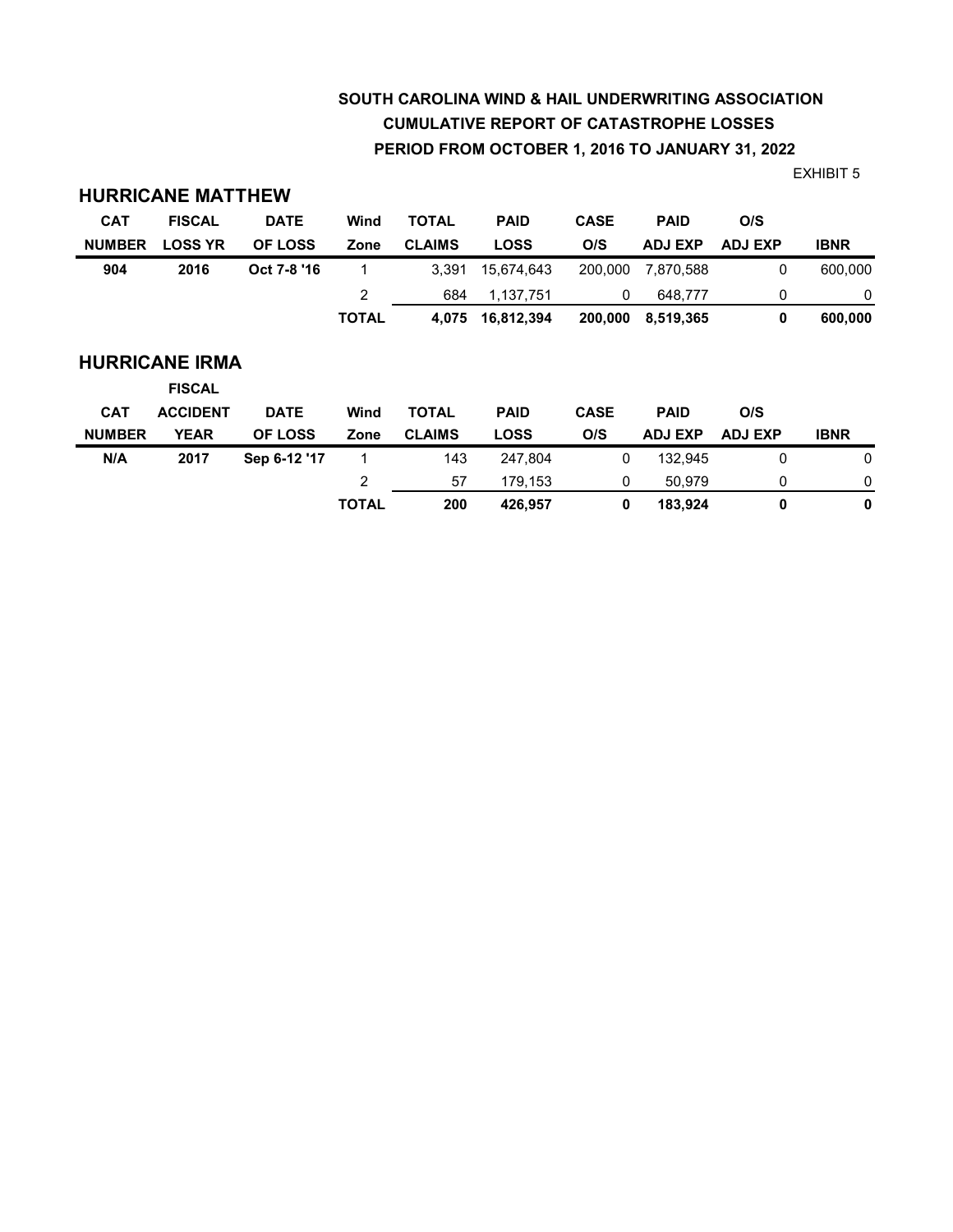#### **SOUTH CAROLINA WIND & HAIL UNDERWRITING ASSOCIATION STATUS REPORT - IN-FORCE LIABILITY**

**AS OF: JANUARY 31, 2022 Zone 1 Zone 1 Zone 2 Zone 2 CITY Policies Limits Policies Limits (County) Class In-force (000 omitted) In-force (000 omitted)** Dwelling 234 124,302 0 0 FRIPP ISLAND Mobile Home 0 0 0 0 (Beaufort County) Commercial 0 0 0 0 Dwelling 17 6,870 0 0 HARBOR ISLAND Mobile Home 0 0 0 0 (Beaufort County) Commercial 0 0 0 Dwelling 1,480 803,876 0 0 HILTON HEAD ISLAND Mobile Home 11 581 0 0 0 (Beaufort County) Commercial 21 5,292 0 0 Dwelling 0 0 360 159,732 LADY'S ISLAND Mobile Home 0 0 0 4 519<br>
(Beaufort County) Commercial 0 0 0 0 0 (Beaufort County) Commercial 0 0 0 0 Dwelling 289 122,968 3 1,620 ST HELENA ISLAND Mobile Home 35 2,619 1 94 (Beaufort County) Commercial 0 0 0 0 Dwelling 53 32,168 23 12,956 REMAINDER OF COUNTY Mobile Home  $\begin{array}{cccc} 1 & 25 & 3 & 283 \end{array}$ (Beaufort County) Commercial 0 0 0 0 **TOTAL Dwelling 2,073 1,090,184 386 174,308 BEAUFORT** Mobile Home **47** 3,226 8 896 **COUNTY Commercial 21 5,292 0 0 TOTALS 2,141 1,098,701 394 175,204** Dwelling 224 100,474 22 3,302 FOLLY BEACH Mobile Home 0 0 0 0 0 0 0 0 (Charleston County) Commercial 4 486 0 0 0 0 Dwelling 6,747 540 332,281 56,747 ISLE OF PALMS Mobile Home 0 0 0 0 (Charleston County) Commercial 8 1,221 0 0 0 Dwelling 2 1,922 607 240,813 JAMES ISLAND Mobile Home 0 0 10 1,165 (Charleston County) Commercial 0 0 0 1 1 144 Dwelling 168 115,335 0 0 0 KIAWAH ISLAND Mobile Home 0 0 0 0 (Charleston County) Commercial 1 133 0 0 0 Dwelling 0 0 507 214,125 MOUNT PLEASANT Mobile Home 0 0 0 5 424<br>
(Charleston County) Commercial 0 0 0 8 2,906 (Charleston County) Dwelling 111 57,598 0 0 SEABROOK ISLAND Mobile Home 0 0 0 0 0<br>
(Charleston County) Commercial 0 0 0 0 0 (Charleston County) Dwelling 140 100,639 0 0 SULLIVANS ISLAND Mobile Home 0 0 0 0 0<br>
(Charleston County) Commercial 0 0 0 0 0 0 (Charleston County) Dwelling 96 51,744 156 75,549 REMAINDER OF COUNTY Mobile Home  $\begin{array}{cccc} 4 & 366 & 12 & 930 \\ 4 & 0 & 0 & 1 & 1,299 \end{array}$ (Charleston County) TOTAL **Dwelling 1,281 759,993** 1,308 540,536<br>CHARLESTON Mobile Home 4 366 27 2,519 **CHARLESTON Mobile Home 4 366 27 2,519<br>
COUNTY Commercial 13 1,841 10 4,349 COUNTY Commercial 13 1,841 10 4,349 TOTALS 1,298 762,200 1,345 547,403** Dwelling 276 108,989 0 0 EDISTO BEACH Mobile Home 0 0 0 0 0 0<br>
(Colleton County) Commercial 2 125 0 0 (Colleton County) **TOTAL Dwelling 276 108,989 0 0 COLLETON Mobile Home 0 0 0 0 COUNTY Commercial 2** 125 0 0

**TOTALS** 278 109,114 0 0 0

Page 1